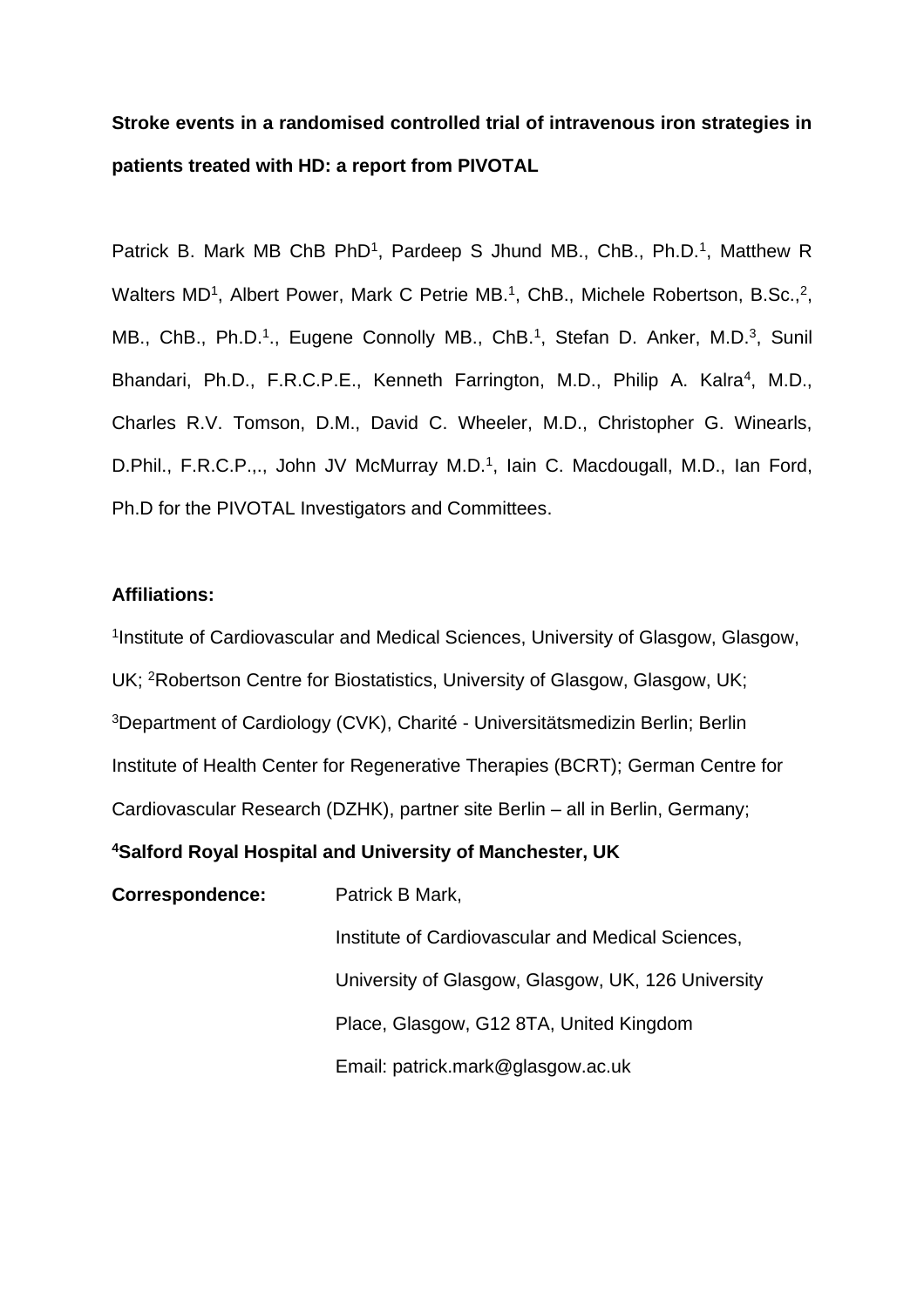#### **ABSTRACT (300 words)**

**Background and objectives.** People with kidney failure treated with hemodialysis (HD) have an increased risk of stroke. The increased risk is unlikely to only be due to a high prevalence of risk factors. One concern is that aggressive hemoglobin correction might increase stroke risk in chronic kidney disease. We studied risk factors for stroke in secondary analyses of a randomizsed controlled trial of intravenous iron strategies in HD.

**Design, setting, participants, and measurements** We analysed data from the Proactive IV Iron Therapy in haemodialysis Patients (PIVOTAL) trial focusing on variables associated with risk of stroke. The trial randomized 2,141 adults, having started hemodialysis <12 months earlier and receiving an erythropoiesis-stimulating agent (ESA), to receive high-dose IV iron administered proactively or low-dose IV iron administered reactively in a 1:1 ratio. Possible stroke events were independently adjudicated. We performed analyses to identify variables associated with stroke during follow up and assessed survival following stroke.

**Results** During median 2.1 years follow up, 69 (3.2%) patients experienced a first stroke. 57 (82.6%) were ischemic strokes and 12 (17.4%) hemorrhagic strokes. Patients who had a stroke were more likely to be women and have diabetes and a history of stroke, as well as higher body mass index and systolic blood pressure than those who didn't experience a stroke. There were 34 first post randomization strokes in the proactive arm and 34 in the reactive arm (hazard ratio (95% confidence interval): 0.90 (0.56, 1.44), p=0.66). In multivariable models, female gender, history of stroke and diabetes, higher baseline systolic blood pressure, lower serum albumin and higher C-reactive protein were independently associated with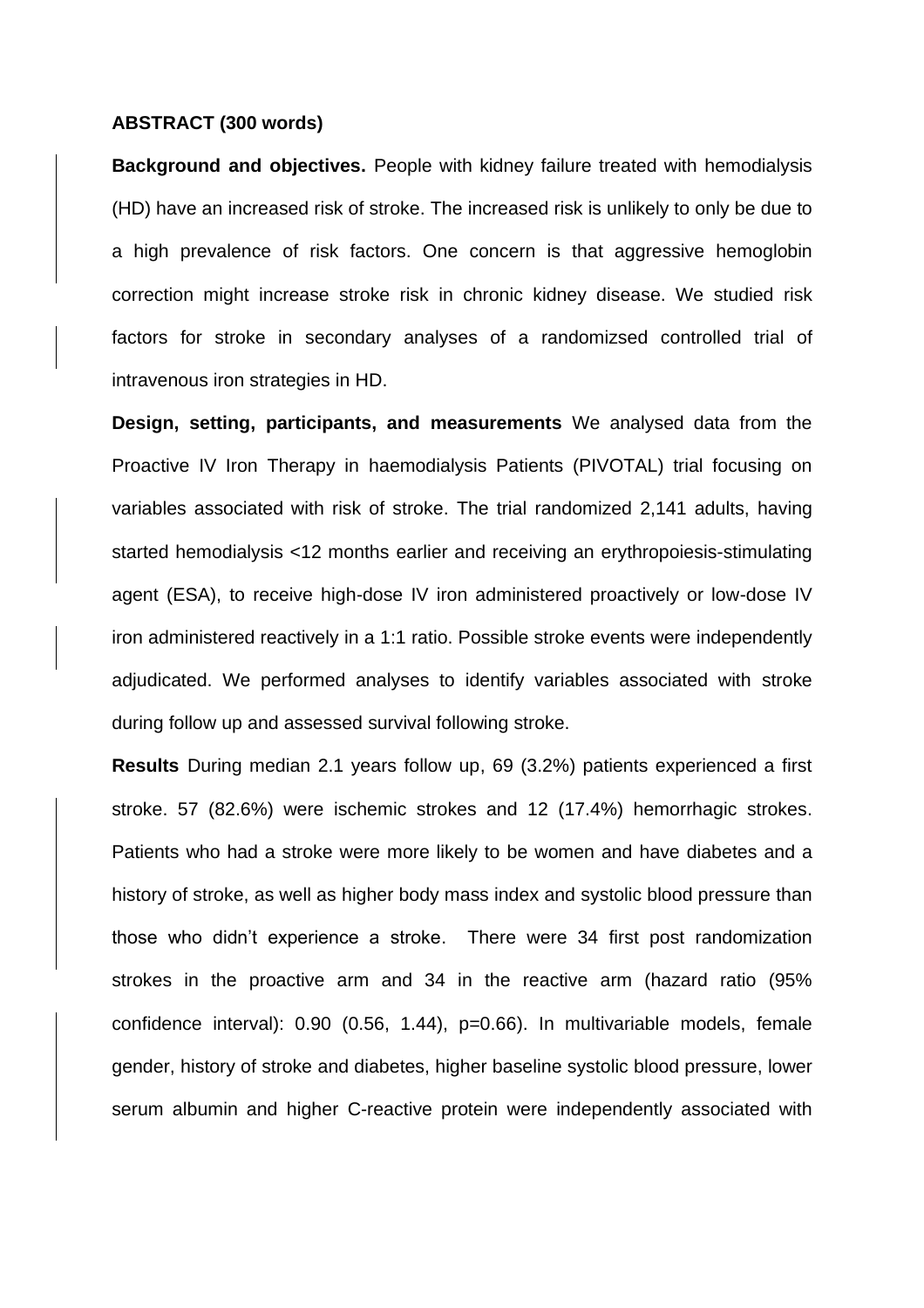stroke. Hemoglobin, total iron or ESA dose were not associated with risk of stroke. 58% of patients with a stroke event died during follow up.

**Conclusions** In hemodialysis patients, stroke risk is primary associated with conventional vascular risk factors.. Proactive intravenous iron does not increase stroke risk.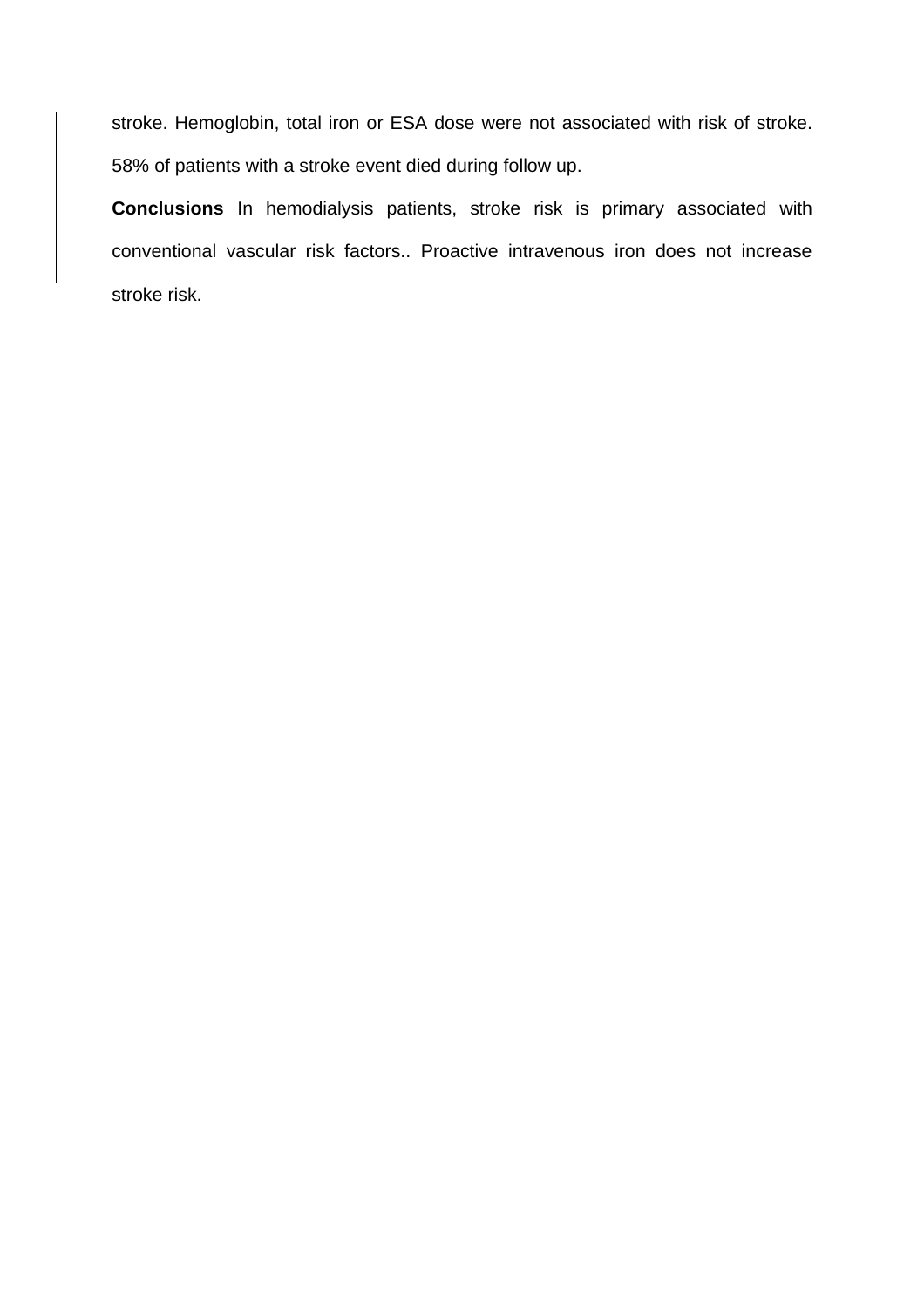#### **INTRODUCTION**

People with kidney failure requiring treatment with hemodialysis (HD) are at increased risk of stroke compared to people of a similar age without kidney failure. The estimated increased risk of stroke in patients treated with HD is approximately five times higher than that the risk in patients with normal kidney function<sup>1, 2</sup>. The prevalence of 'conventional' vascular risk factors, that are associated with increased stroke risk such as hypertension, diabetes, older age, prior cardiovascular disease and atrial fibrillation is high in patients treated with HD, but this seems unlikely to explain the magnitude of increased risk in patients requiring HD<sup>3, 4</sup>.

Randomized clinical trials (RCTs) assessed the effect of correction of anemia with erythropoiesis stimulating agents (ESA) in patients with chronic kidney disease (CKD), requiring HD or in patients with heart failure. The overall effect of anemia correction on stroke risk has been variable with some studies demonstrating no excess stroke risk in the ESA treatment or higher hemoglobin group<sup>5-7</sup>. However, in two of the largest placebo-controlled RCTs of anemia correction with the ESA darbepoetin<sup>8, 9</sup>, stroke risk was elevated in the higher hemoglobin arm of the trial, with this observation being statistically significant in the TREAT trial in patients with diabetes and  $CKD<sup>8</sup>$ , suggesting that anemia correction with ESA may be associated with increased risk of stroke in patients at high vascular risk irrespective of other risk factors for stroke<sup>10</sup>. However, the effect of anemia correction driven by differing ironbased strategies to minimize ESA use on future stroke risk in patients treated with HD requiring is largely unknown.

The PIVOTAL trial was a randomized clinical trial (RCT) of proactive versus reactive intravenous iron therapy in patients requiring HD already treated with an ESA. The methods, baseline characteristics of the participants and main results of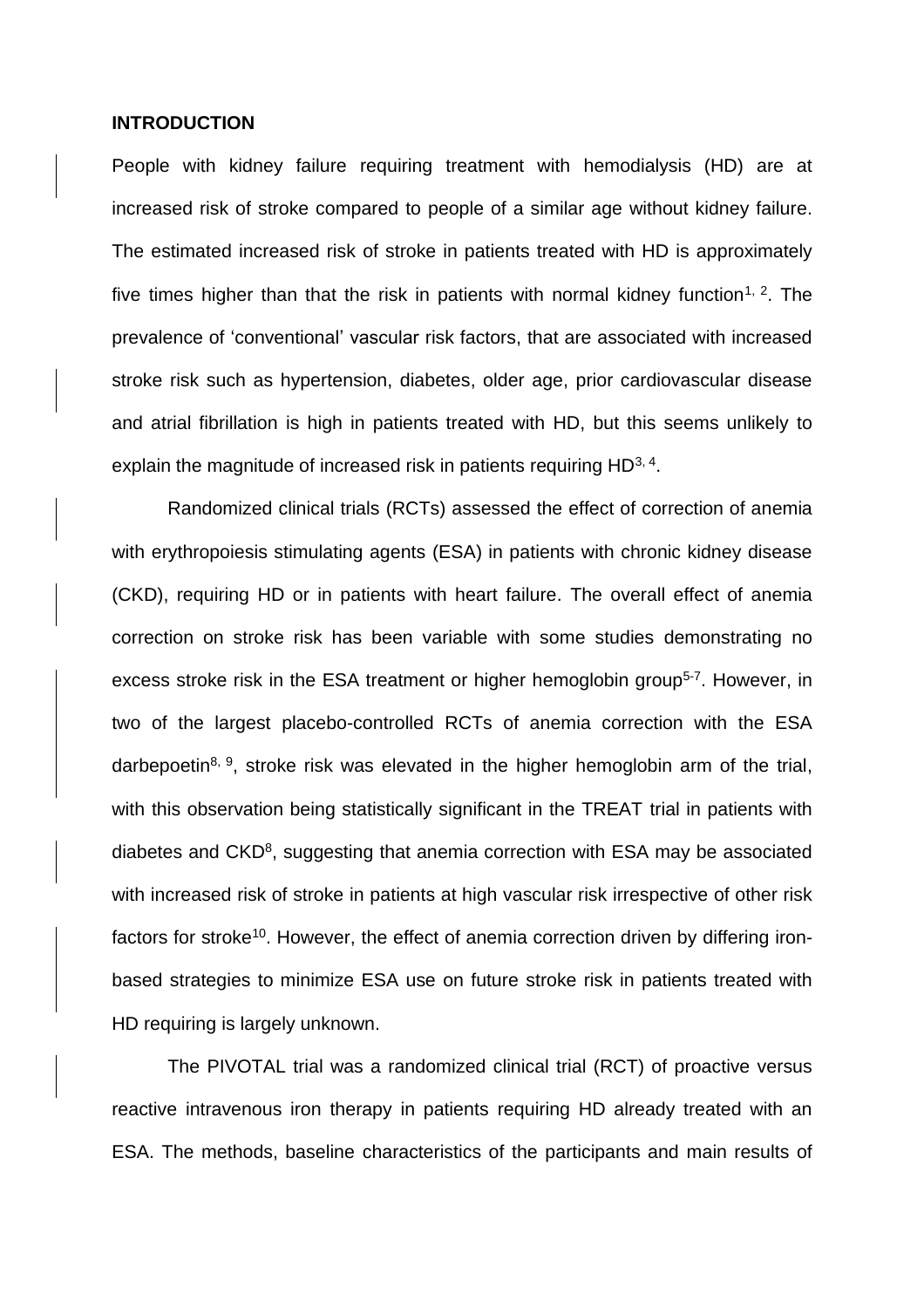the trial have been reported elsewhere<sup>11, 12</sup>. Briefly, the high-dose proactive intravenous iron regimen resulted in lower doses of erythropoiesis-stimulating agent being administered compared to the low-dose iron regimen with fewer cardiovascular events in the proactive arm of the trial. In this pre-specified analysis, we analyzed which factors were associated with risk of stroke in an RCT of different iron replacement strategies in patients requiring HD. We hypothesized that proactive iron (and the consequent rise in hemoglobin) would not be increased with increased stroke risk compared to reactive low dose iron.

## **METHODS**

The design, baseline characteristics and main results of PIVOTAL are published $^{11, 12}$ . In summary, 2141 adults who had started HD within the previous year, who had a ferritin concentration <400 μg per litre and a transferrin saturation <30%, and who were receiving an ESA were enrolled. Patients were randomized in a 1:1 ratio, to receive high-dose IV iron administered proactively or low-dose IV iron administered reactively. Ferritin concentration and transferrin saturation were measured monthly and the results used to determine the monthly dose of iron sucrose. In the high-dose group, 400 mg of iron sucrose was prescribed, with safety cut-off limits (ferritin >700 μg per litre or transferrin saturation >40%) above which further iron was withheld until the next blood test one month later. Patients in the low-dose group received 0 mg to 400 mg of iron sucrose monthly to maintain ferritin ≥200 μg per litre and transferrin saturation ≥20%, in line with current guidelines. The protocol required the use of an ESA in a dose sufficient to maintain a hemoglobin of 100 to 120 g per litre, but otherwise patients were treated according to usual practice. Investigators were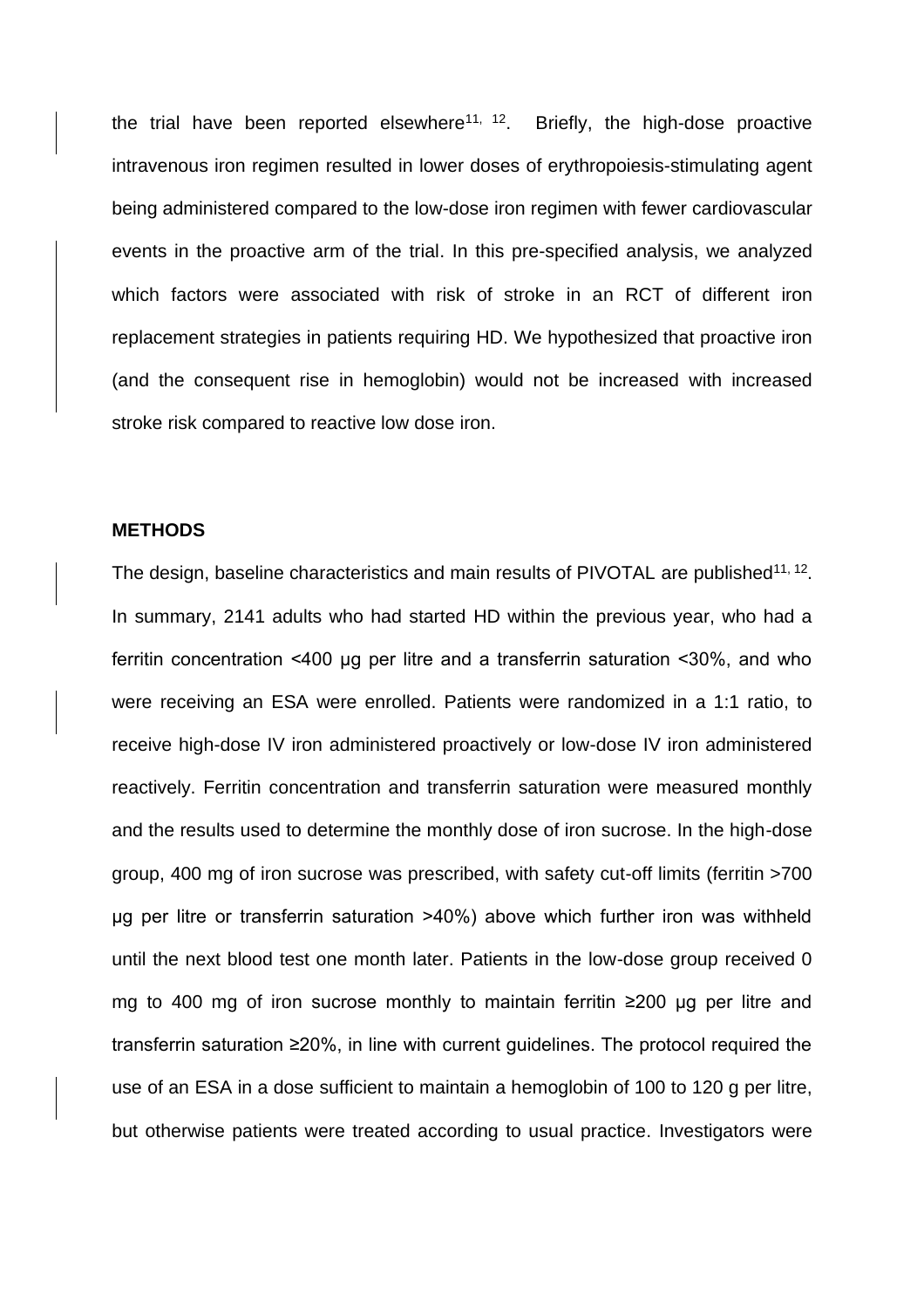asked to report cardiovascular comorbidities at baseline on an electronic case-report form.

## **Clinical outcomes**

The primary outcome of the trial was the composite of myocardial infarction, stroke, hospitalization for heart failure, or death from any cause, analysed as time-to-first event. Stroke was a pre-specified secondary outcome. For this manuscript, the outcomes of time-to-first stroke are reported. In addition to time-to-first stroke, we also analysed recurrent stroke events, to account for the cumulative burden of events over time. We also examined mortality related to (initially) non-fatal stroke.

## **Adjudication of stroke events and outcomes:**

All potential endpoints and all deaths were adjudicated by an independent committee, blinded to treatment allocation. Stroke was defined as an acute episode of neurological dysfunction caused by focal or global brain, spinal cord, or retinal vascular injury. For the diagnosis of stroke, the following four criteria were required: 1) rapid onset of a focal/global neurological deficit, 2) duration of a focal/global neurological deficit ≥ 24 hours (<24 hours was permissible in the case of therapeutic intervention e.g. thrombolysis or brain imaging available clearly documenting a new hemorrhage or infarct or the neurological deficit results in death), 3) no other identifiable non-stroke cause for the presentation and 4) confirmation of the diagnosis by at least one of the following: neurology specialist, brain imaging (at least one of the following):(i) CT scan.(ii) MRI scan (iii) cerebral vessel angiography. c) lumbar puncture.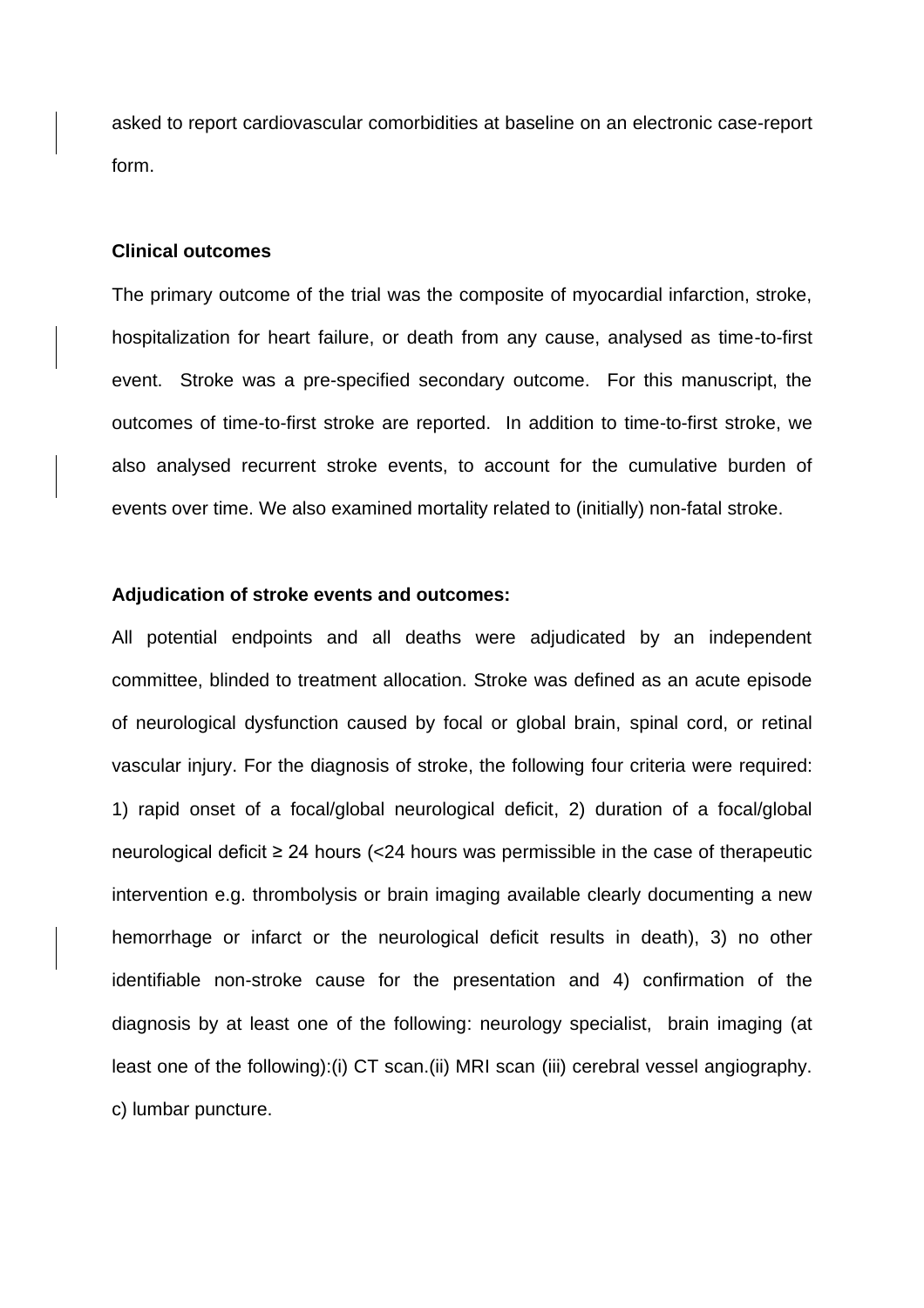Focal/global neurological deficit was defined as change in level of consciousness, hemiplegia, hemiparesis, numbness or sensory loss affecting one side of the body, dysphasia/aphasia, hemianopia, complete/partial loss of vision of one eye or other new neurological sign(s)/symptom(s) consistent with stroke.

If a stroke was reported by a local investigator but evidence of confirmation of the diagnosis by the methods outlined above was absent, the event could be adjudicated as a stroke if the adjudication committee was satisfied that the clinical presentation was convincing with no plausible non-stroke cause for the presentation. Fatal stroke refers to death after a documented stroke (verified by the diagnostic criteria or by typical post-mortem findings) that is a direct consequence of the stroke or a complication of the stroke with no evidence of another cause of death. In cases of early death where confirmation of the diagnosis cannot be obtained, the endpoint committee could adjudicate based on clinical presentation alone. Transient ischaemic attacks, subdural and extradural haemorrhage were not included as stroke endpoints.

#### **Statistical analysis:**

The time-to-first-event analyses were performed in the intention-to-treat population using Cox proportional hazards regression. All analyses by treatment group allocation were adjusted for the stratification variables of vascular access, diabetes and time on dialysis. The Kaplan–Meier method was used to estimate mortality rates and cumulative incidence functions correcting for the competing risk of deaths not included in the outcome of interest, for stroke as a time to first event. Recurrent events were analysed using the proportional-means model of Lin et  $a^{13}$ . Baseline characteristics were summary counts and percentages. P-values for between group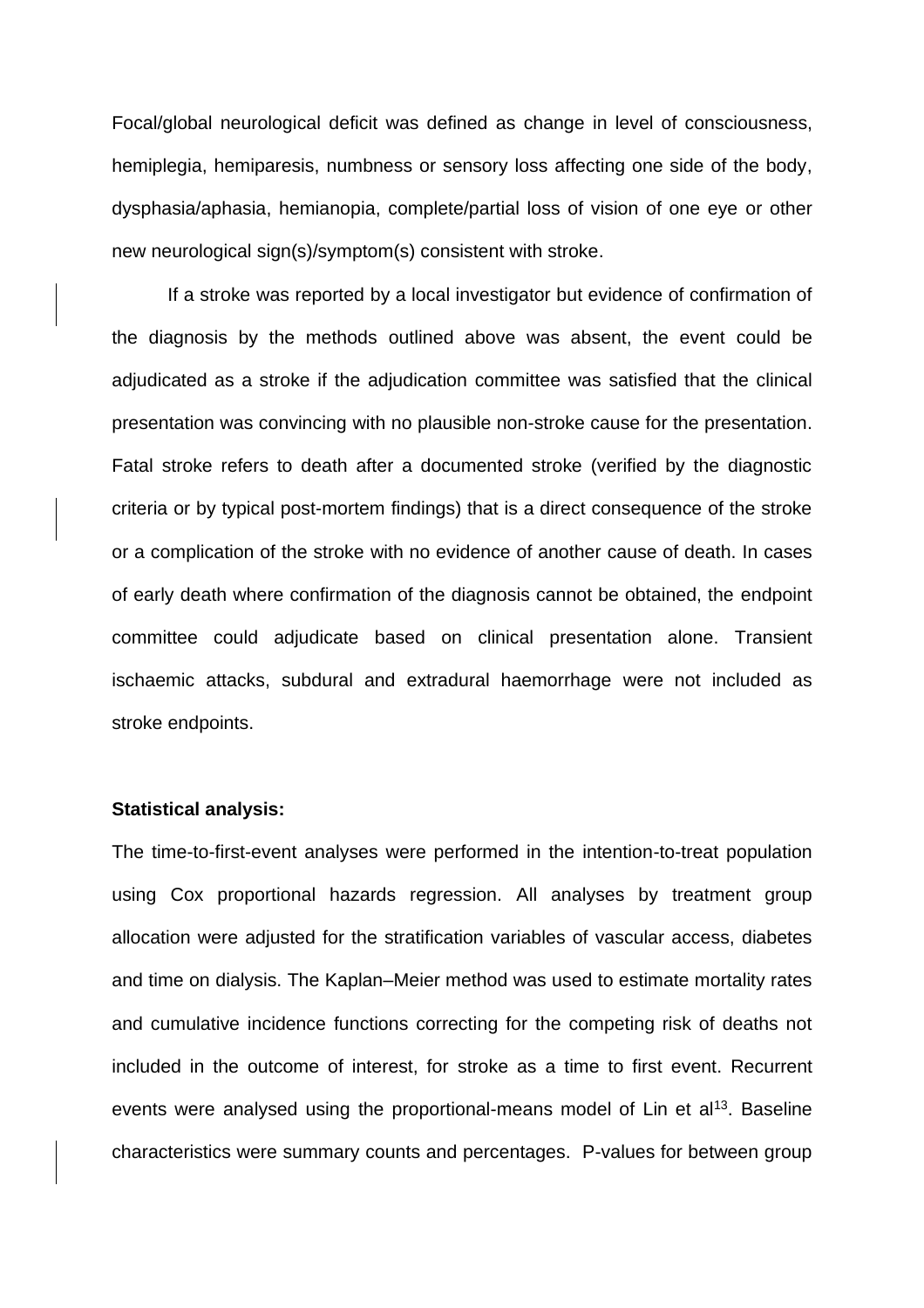differences based on chi-squared tests/Fishers exact tests, as appropriate, are provided. Analyses were performed using SAS software, version 9.4 (SAS Institute**)**  and R version 3.6.0.

# **RESULTS**

# **Baseline characteristics of patients experiencing stroke and those who did not**

The PIVOTAL trial randomised 2141 patients of which 1093 patients were allocated to the high-dose group and 1048 to the low-dose group. During a median 2.1 years of follow up, 69 (3.2%) patients experienced a first strokepost randomization. Of these, 57 (82.6%) were ischemic strokes and 12 (17.4%) hemorrhagic strokes. Baseline characteristics of patients experiencing stroke and those who did not are show Table 1. Patients who had a stroke were older, more likely to have diabetes and prior stroke, and had a higher BMI and systolic blood pressure (SBP) than those who did not. Those experiencing stroke had a lower serum albumin (NEED VALUES FOR THIS) and hemoglobin and a higher C-reactive protein (CRP) at baseline that those who did not.

## **Factors associated with stroke during follow up**

There were 34 first strokes in the proactive arm and 34 in the reactive arm (hazard ratio (95% confidence interval): 0.90 (0.56, 1.44), p=0.66), Fig 1. Including second and subsequent strokes, there was a total of 46 strokes in the proactive arm with 49 in the reactive arm (rate ratio (95% confidence interval):  $0.88$  (0.53, 1.45),  $p=0.61$ ), Table 2.

In a multivariable Cox regression model for the time to first fatal or non-fatal stroke, fitting only potential baseline risk factors omitting laboratory variables. From this model four baseline variables were identified that were significantly associated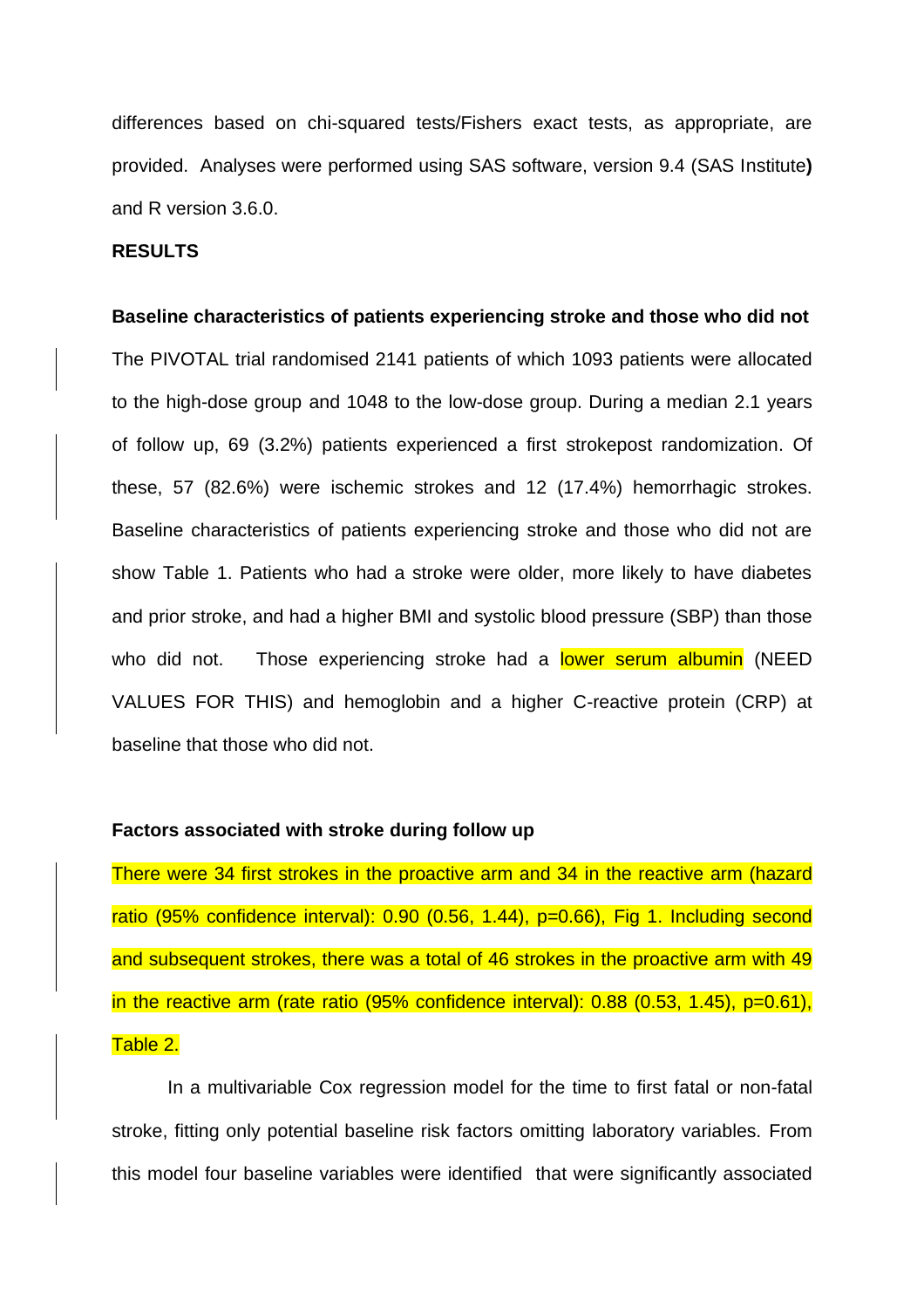with stroke: diabetes, SBP, gender and history of stroke (Table 3). These four variables remained independent predictors when laboratory variables and ESA dose were added to further multivariable models (Table 4). In these additional models serum albumin and logeCRP were also independent predictors of stroke. Finally, iron dose, ESA dose and time-updated hemoglobin did not predict risk of stroke or meaningfully influence the strength of the other predictive variables in the models(Table 5).

# **Outcomes following stroke**

A total of 40 patients who had a first stroke during the trial subsequently died during follow up. Of these, 3 of the first strokes were fatal and one patient died on the same day as the stroke with cause of death given as infection. Of the remaining 36 deaths 14 were non-stroke deaths (none within 7 days of the stroke and 1 within 30 days) and 22 were stroke deaths (5 within 7 days of the stroke and 12 within 30 days). The Kaplan-Meier time to event curve for time to death after a stroke is given in Figure 2.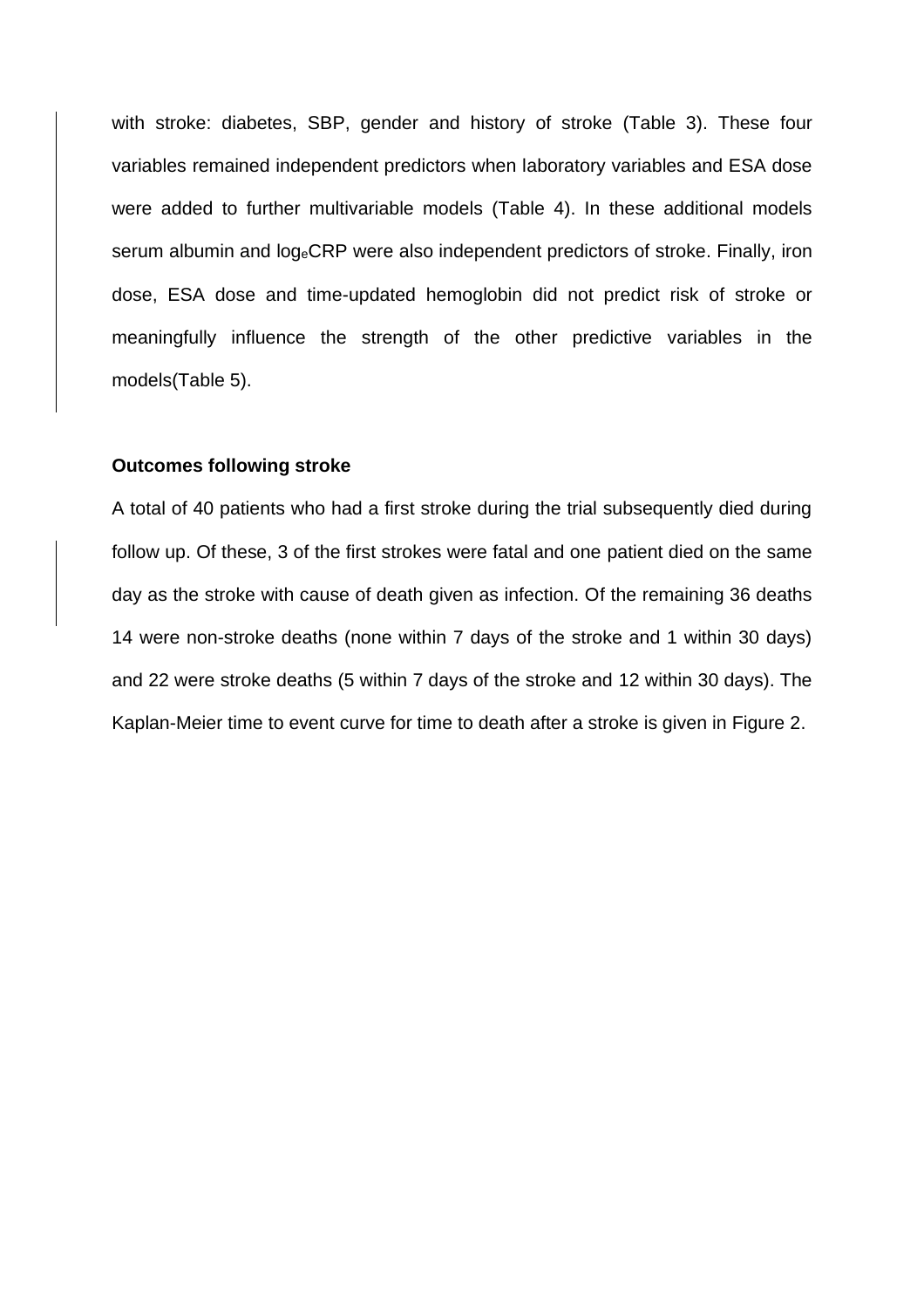#### **DISCUSSION**

In a large randomized controlled trial of two different strategies for iron replacement in HD patients requiring an ESA as treatment for renal anemia, the major independent baseline risk factors for experiencing a stroke were female gender, history of diabetes mellitus or stroke, and baseline systolic blood pressure. On laboratory testing, inflammation (indicated by elevated CRP) and malnutrition (indicated by low serum albumin) were associated with increased risk of stroke. Therefore, in keeping with previous observational data in this population, the major risk factors for stroke in PIVOTAL were similar to 'conventional' cardiovascular risk factors for stroke observed in the general population<sup>14, 15</sup>. Inflammation and malnutrition have been associated with either stroke, atherosclerosis or cardiovascular events in several observational studies in patients with CKD<sup>16, 17</sup>.

By reporting observations from a prospective RCT, we are able to provide further insights on the effects of a proactive iron strategy for addressing renal anemia on stroke risk. We found no association between iron treatment arm, hemoglobin level, or either total intravenous iron dose or erythropoiesis stimulating agent dose administered over the duration of the trial and stroke risk. This is in spite of hemoglobin rising faster initially in the proactive treatment arm and fewer blood transfusions being given in the proactive arm, presumably as a result of higher hemoglobins earlier in the trial<sup>12</sup>. It is worth contrasting this observation with the TREAT trial in which patients randomized to darbepoetin to achieve a higher hemoglobin target was associated with significantly higher stroke risk<sup>8</sup>. By comparison, in other large trials of anemia correction using ESA, stroke risk was not significantly greater in the higher hemoglobin group of the Normalized Haematocrit, CHOIR or CREATE in patients with CKD or RED-HF in patients with systolic heart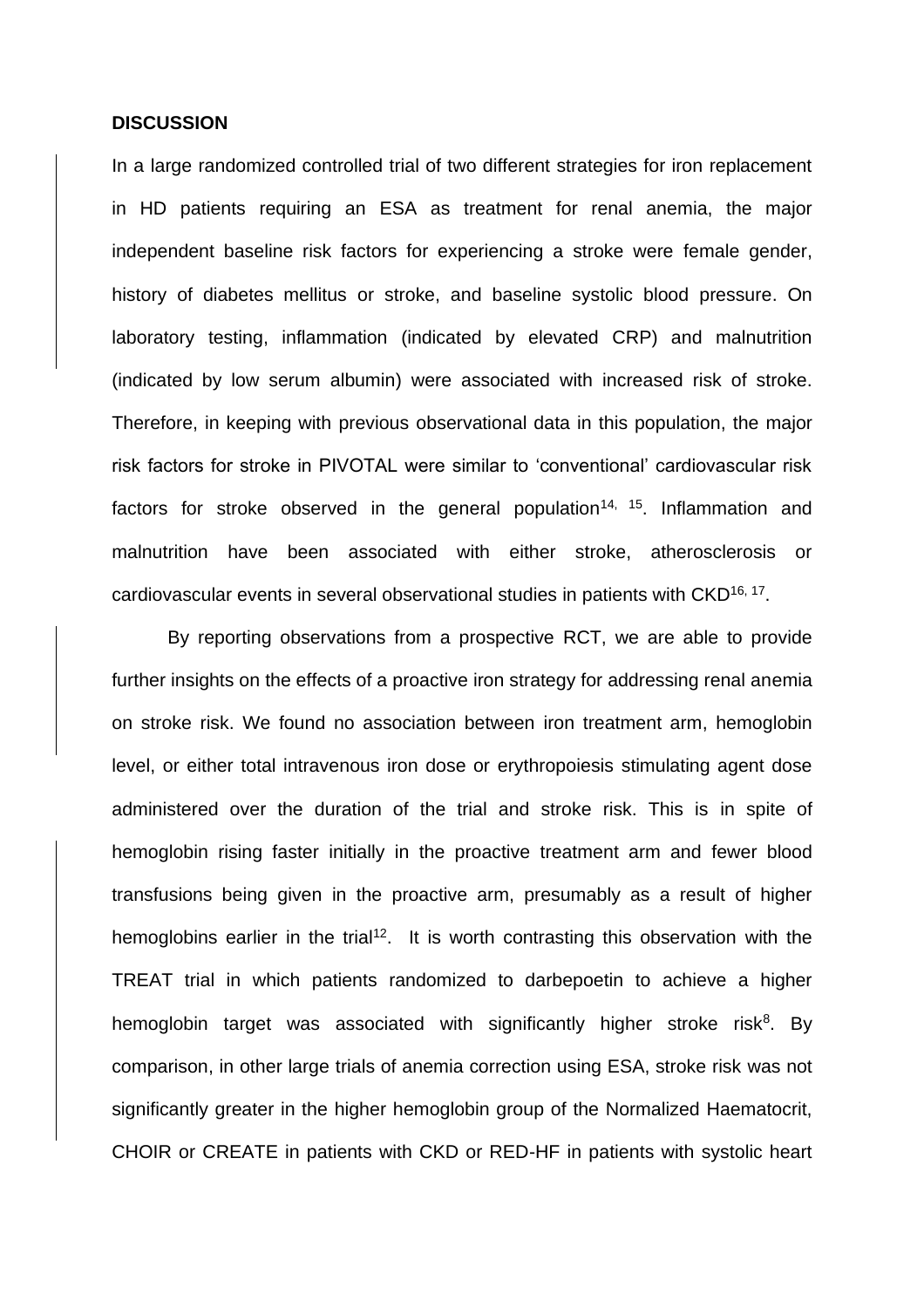failure<sup>5-7, 9</sup>. Nevertheless, our results provide further reassurance to the headline data of the main findings of PIVOTAL, that proactive iron does not specifically increase risk of stroke events in addition to being overall superior to a low dose iron regime for both cardiovascular outcomes and lower ESA requirements<sup>12</sup>. We speculate that the lower ESA requirement may have offset any increased stroke risk associated with rising hemoglobin in the proactive arm.

The PIVOTAL trial was not designed to detect differences in stroke outcomes between the groups. Stroke has been a challenging outcome to study in RCTs of patients on dialysis. In the 4D study, a signal was observed with increased stroke risk in patients treated with atorvastatin<sup>18</sup>. This led to the primary end point of the AURORA trial being revised during the trial to take account of the likely neutral effect of lipid lowering on stroke risk compared to any potential cardiovascular benefit of the statin intervention on the other aggregated vascular end points in the trial<sup>19</sup>. Therefore, it is important to perform detailed analysis of prospective randomized data to better understand stroke risk and inform trial design in this population.

The survival after stroke for the dialysis patients in this trial was poor. This is consistent with findings of other studies<sup>20-22</sup>. The overall number of patients with a stroke was too small to explore factors that contributed to the poor outcomes of these patients. We did not collect data on specific therapies offered to patients in the trial who had a stroke. Other observational studies suggest that patients requiring dialysis have high functional dependence and hence poor outcome may be inevitable<sup>20, 23</sup>. Perhaps, these patients are less likely to receive interventions which may improve outcome such as thrombolysis, acute stroke unit care or antiplatelet therapy<sup>20, 24</sup>. There is a limited evidence base for treatment of stroke in patients requiring dialysis and it is unlikely many patients with dialysis dependent kidney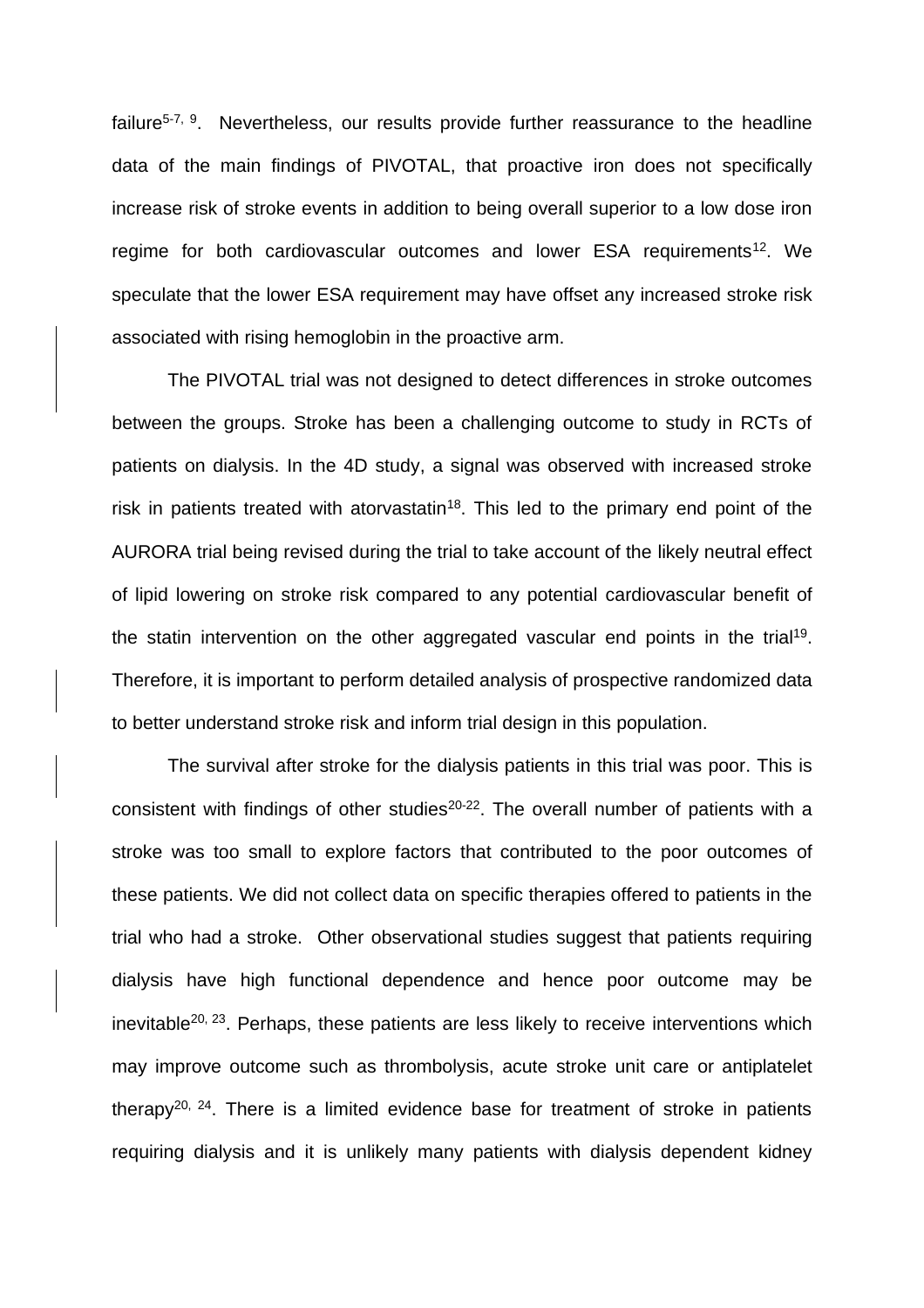failure were studied in previous interventional studies in acute stroke<sup>25</sup>. The adverse outcome following stroke in PIVOTAL emphasises the need to continue to address this and in particular identify if poor outcomes are driven by inequalities of care offered (e.g., limited access to rehabilitation due to the need for attending time consuming dialysis sessions) or an absence of evidence-based therapies for acute stroke in this population<sup>4, 20, 25</sup>.

Several qualifications limit the inferences which may be made from our data. Despite performing a RCT in over 2,000 patients, we observed a small number of strokes, and even fewer confirmed ischemic strokes. The small number permits only a small number of variables to be tested as being statistically associated with stroke. Despite 164 patients (7.6%) having AF at baseline, we captured only 4 strokes in patients with AF and therefore cannot comment further on AF as a risk factor for stroke in dialysis. This prevalence of AF was lower than reported in other HD cohorts where it is approximately 10-20% of patients, so our findings may simply reflect the lower prevalence of patients with AF being recruited to the trial<sup>21, 26, 27</sup>. As a trial performed in patients during the first year of dialysis, these patients may be marginally 'healthier' than those on long term maintenance dialysis. The overall incidence of stroke at 2.22 per 100 patient years is similar to other reports in the UK<sup>28</sup>, but half that seen in some other observational studies in longer term dialysis patients<sup>2, 29</sup>. Additionally, stroke risk particularly tends to rise over the first 90 days after commencement of dialysis and then falls over the next year, prior to rising again, so interpreting stroke risk over the first year after commencing dialysis can be challenging<sup>30</sup>. The trial was performed in the United Kingdom and whilst representative of the dialysis population in the UK, <10% of participants were of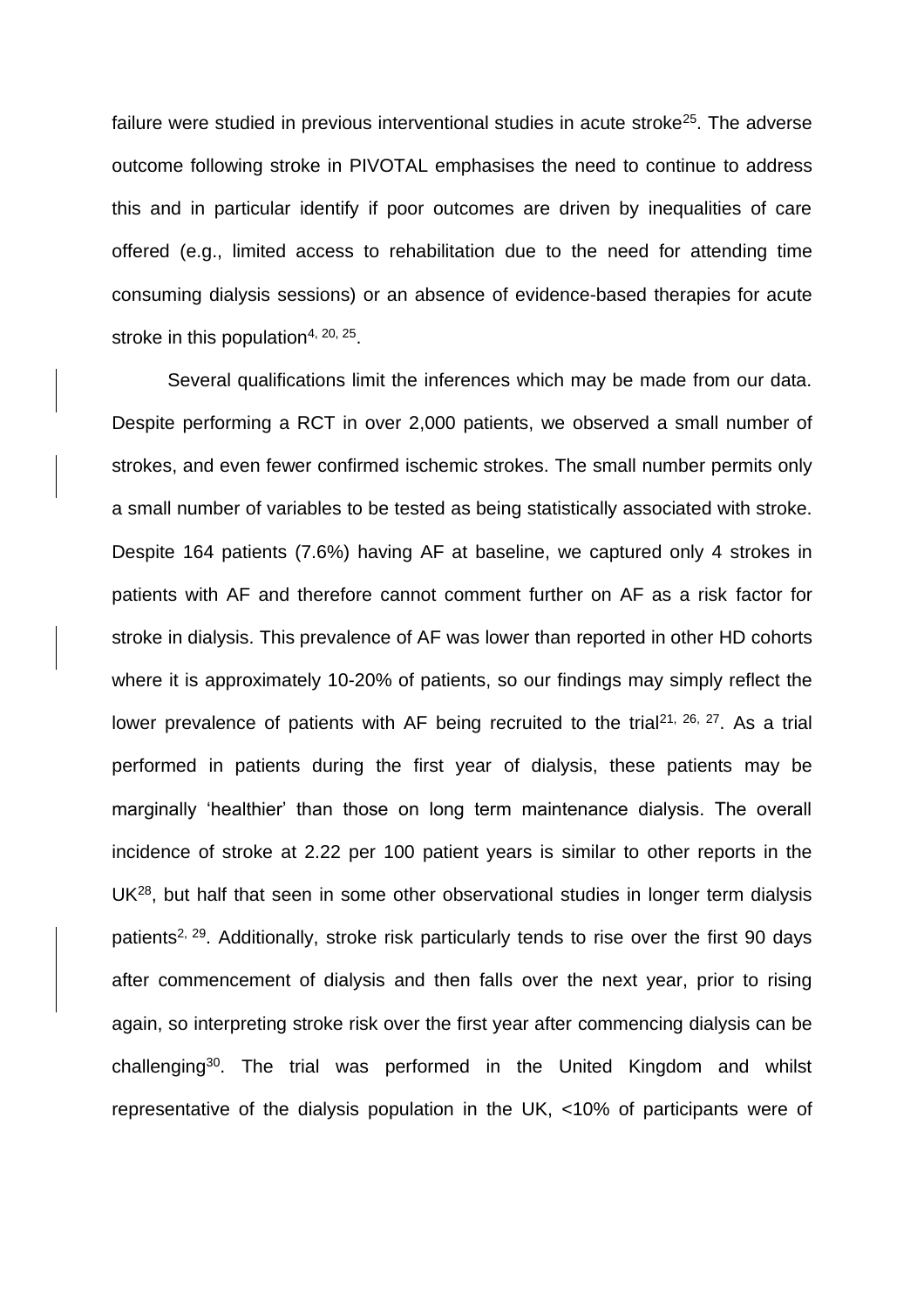Black ethnicity. This contrasts with the higher incidence of stroke observed in patients of Black or Hispanic ethnicity in US data<sup>29</sup>.

In conclusion, in a RCT performed in a population at high risk of vascular events, we observe no association with high dose iron and stroke risk despite a relatively more rapid initial rise in hemoglobin in the proactive iron group. This contrasts with the association with higher hemoglobin and vascular risk seen in at least one of the anemia correction RCTs performed using ESA to drive higher hemoglobin. These observations should provide further reassurance around the benefits of using proactive iron in treatment of renal anemia in patients requiring dialysis who require ESA therapy.

## **Disclosures**

### **Acknowledgments**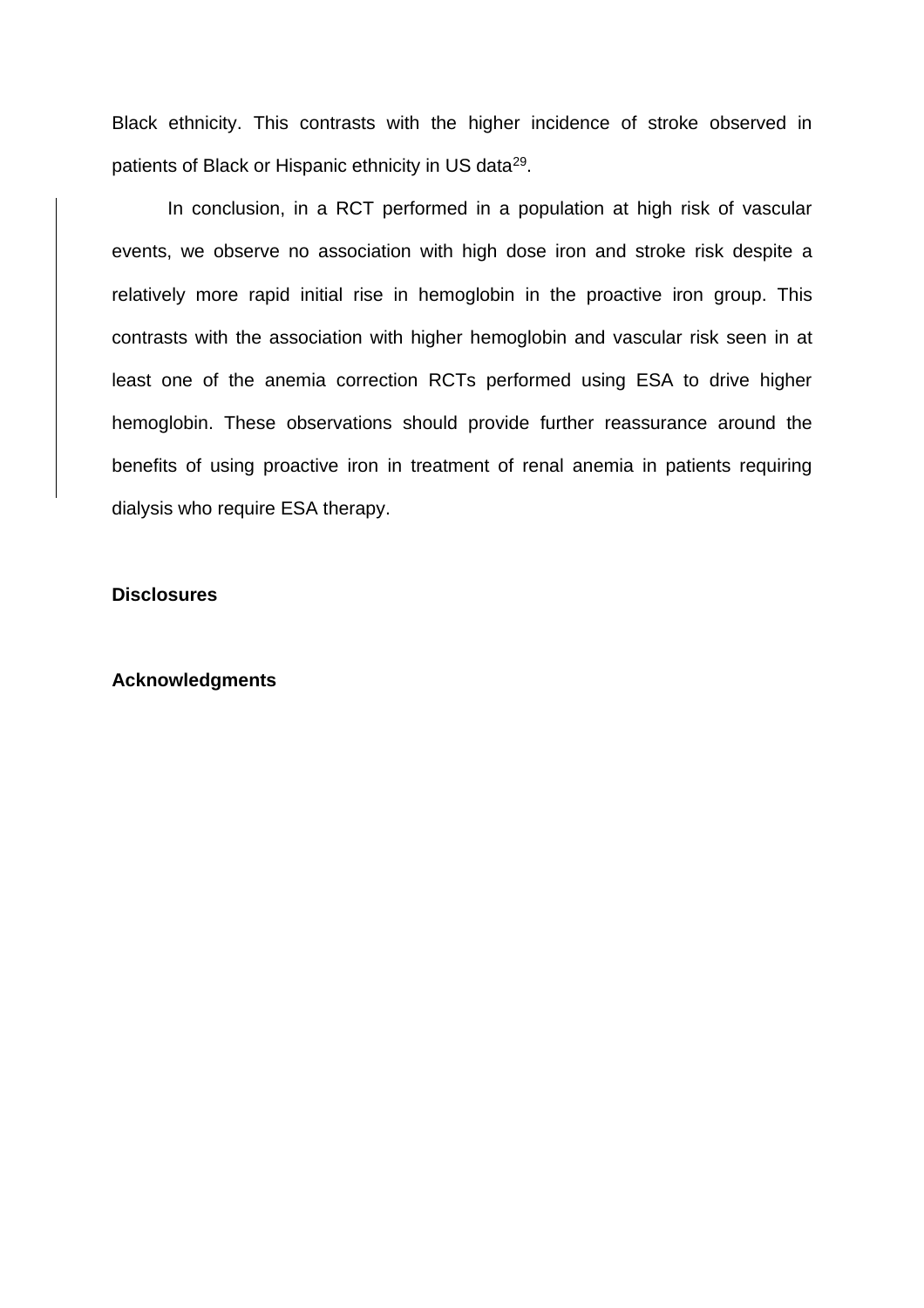Legend

**Table 1** Baseline characteristics of patients experiencing stroke and those who did not. Values are number and percentage, mean and standard deviation and median and range as appropriate. Tests of significance are t-test, Mann-Whitney U, Chisquared and Fisher's exact test as appropriate. Abbreviations CVD – cardiovascular disease, PVD- peripheral vascular disease, AV- arteriovenous, SBP\_ - systolic blood pressure, DBP – diastolic blood pressure, BMI – body mass index,

**Table 2** Comparison of first and recurrent stroke events for fatal and non-fatal stroke between the proactive and reactive iron groups

**Table 3:** Baseline predictors of stroke excluding lab data and ESA

**Table 4:** Baseline predictors of stroke including lab data and ESA

**Table 5:** Baseline and time varying lab, ESA dose and IV iron dose predictors of stroke

**Figure 1** Cumulative incidence of stroke in the proactive (blue) and reactive (red) treatment groups.

**Figure 2** Cumulative mortality following a first stroke event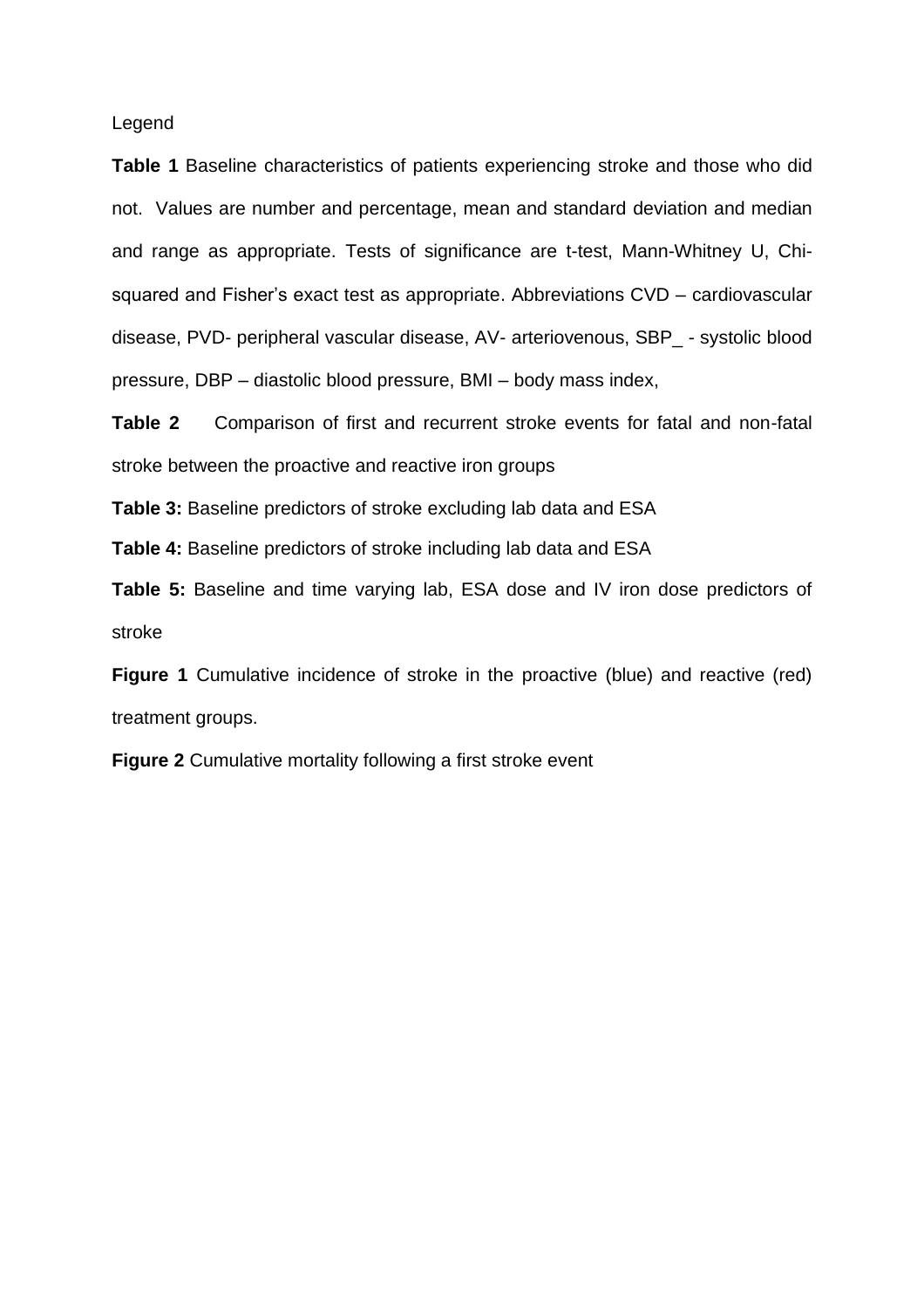|                             | <b>No Stroke</b> |               | <b>Stroke</b>    |             | <b>Ischemic</b> |      | Hemorrhagic             |             | $P1$ vs 2 |
|-----------------------------|------------------|---------------|------------------|-------------|-----------------|------|-------------------------|-------------|-----------|
|                             | (1)              |               | (2)              |             | (3)             |      | (4)                     |             |           |
| n.                          | 2072             | $\frac{9}{6}$ | 69               | $\%$        | 57              | $\%$ | 12                      | $\%$        |           |
| Gender (male)               | 1366             | 65.9          | 32               | 46.4        | 24              | 42.1 | 8                       | 66.6        | 0.001     |
| Ethnicity (white)           | 1641             | 79.2          | 57               | 82.61       | 48              | 84.2 | 9                       | 75.0        | 0.49      |
| Age (years)                 | 62.7             | 15.1          | 65.7             | 13.4        | 61.2            | 14.2 | 66.6                    | 13.2        | 0.074     |
| SBP (mmHg)                  | 144.3            | 23.5          | 156.1            | 25.7        | 152.0           | 15.0 | 157.0                   | 27.4        | < 0.001   |
| DBP (mmHg)                  | 73.6             | 14.8          | 74.4             | 16.1        | 76.3            | 18.5 | 74.0                    | 15.7        | 0.68      |
| <b>BMI</b>                  | 28.7             | 6.9           | 30.8             | 7.9         | 28.2            | 5.7  | 31.3                    | 8.3         | 0.033     |
| Dialysis vintage            | 5.8              | 3.7           | 5.0              | 3.5         | 5.2             | 3.9  | 5.0                     | 3.4         | 0.086     |
| Smoking: current            | 240              | 11.6          | 9                | 13.0        | 6               | 10.5 | 3                       | 25.0        | 0.53      |
| former                      | 524              | 25.3          | 21               | 25.5        | 17              | 29.8 | 4                       | 33.3        |           |
| never                       | 1308             | 63.1          | 39               | 62.9        | $\overline{34}$ | 59.7 | 5                       | 41.7        |           |
| <b>Diabetes</b>             | 904              | 43.6          | 46               | 66.7        | 38              | 66.7 | 8                       | 66.7        | < 0.001   |
| Stroke baseline             | 165              | 8.0           | 11               | 15.9        | 10              | 17.5 | $\mathbf{1}$            | 8.3         | 0.018     |
| Myocardial infarction       | 175              | 8.5           | $\boldsymbol{9}$ | 13.0        | 8               | 14.0 | $\mathbf{1}$            | 8.3         | 0.18      |
| <b>Heart Failure</b>        | 84               | 4.1           | $\overline{2}$   | 2.9         | $\mathbf{1}$    | 1.7  | $\mathbf{1}$            | 8.3         | 0.63      |
| Atrial fibrillation         | 160              | 7.7           | 4                | 5.8         | 3               | 5.3  | $\mathbf{1}$            | 8.3         | 0.55      |
| PAD                         | 182              | 8.8           | 5                | 7.3         | $\overline{4}$  | 7.0  | $\mathbf{1}$            | 8.3         | 0.66      |
| Previous CVD                | 590              | 28.5          | 28               | 40.6        | 24              | 42.1 | $\overline{\mathbf{4}}$ | 33.3        | 0.29      |
| AV fistula/graft            | 1222             | 59.0          | 35               | 50.7        | 32              | 56.1 | $\overline{3}$          | 25.0        | 0.17      |
| Primary renal disease       |                  |               |                  |             |                 |      |                         |             |           |
| Hypertension                | 228              | $11.0$        | $\overline{7}$   | 10.1        | 5               | 8.8  | 2                       | 16.7        | 0.016     |
| Diabetic nephropathy        | 677              | 32.7          | 35               | 50.7        | 28              | 49.1 | $\overline{7}$          | 58.3        |           |
| Glomerular disease          | 386              | 18.6          | 8                | 11.6        | $\overline{7}$  | 12.3 | $\mathbf{1}$            | 8.3         |           |
| Tubulointerstitial disease  | 198              | 9.6           | 3                | 4.4         | $\overline{2}$  | 3.5  | $\mathbf{1}$            | 8.3         |           |
| Renovascular disease        | 139              | 6.7           | 8                | 11.6        | 8               | 14.0 | $\mathsf{O}\xspace$     | $\mathbf 0$ |           |
| Other                       | 126              | 6.1           | 3                | 4.4         | $\overline{2}$  | 3.5  | $\mathbf{1}$            | 8.3         |           |
| Polycystic kidney disease   | 117              | 5.7           | 0                | $\mathbf 0$ | $\pmb{0}$       | 0    | 0                       | $\mathbf 0$ |           |
| Unknown                     | 201              | 9.7           | $5\overline{)}$  | 7.3         | $5\phantom{.0}$ | 8.8  | $\mathbf 0$             | $\mathbf 0$ |           |
| Hemoglobin (g/L)            | 105.7            | 13.7          | 100.9            | 12.8        | 103.3           | 13.6 | 100.4                   | 12.7        | 0.003     |
| Albumin (g/L)               |                  |               |                  |             |                 |      |                         |             |           |
| log <sub>e</sub> CRP (mg/L) | 1.86             | 1.08          | 2.30             | 0.98        | 2.08            | 0.91 | 2.34                    | 1.00        | 0.001     |
| ESA dose (IU/week)          | 8589             | 5636          | 8561             | 5500        | 4917            | 2314 | 9328                    | 5678        | 0.97      |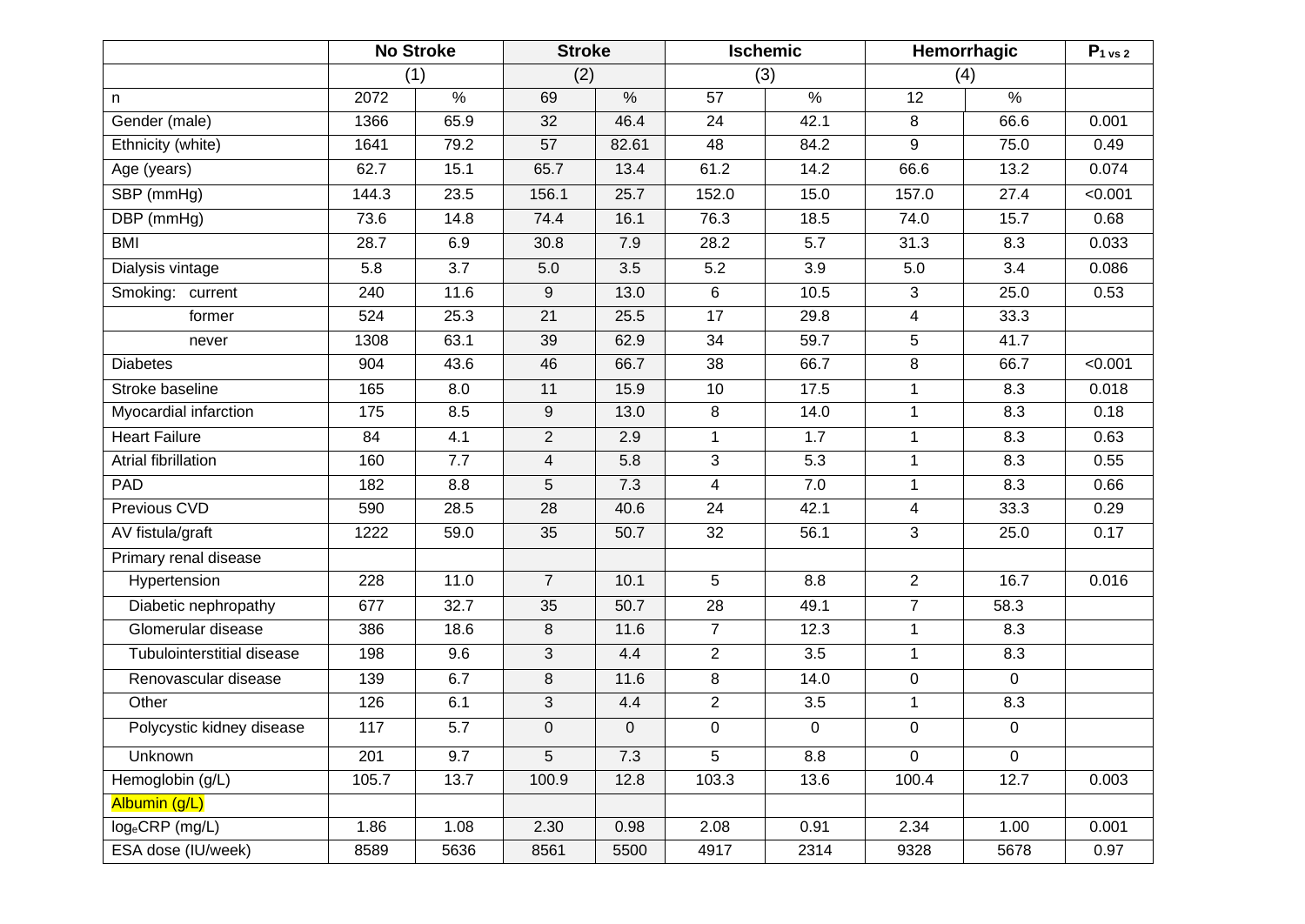|                                | All               | <b>Proactive</b> | <b>Reactive</b> |
|--------------------------------|-------------------|------------------|-----------------|
| Variable                       | (n =2141)         | (n =1093)        | (n =1048)       |
| Events per patient             |                   |                  |                 |
| 0                              | 2072<br>96.78%)   | 1059<br>96.89%)  | 1013<br>96.66%) |
|                                | 46<br>2.15%       | 23<br>$2.10\%$   | 23<br>2.19%     |
| $\overline{2}$                 | 20<br>0.93%       | 10<br>$0.91\%$   | 10<br>0.95%     |
| 3                              | 0.14%<br>3        | 0.09%<br>1       | 0.19%<br>2      |
| Total patients with at least 1 | 69                | 34               | 35              |
| stroke                         |                   |                  |                 |
| Patients with at least 1       | 1.62              | 1.54             | 1.70            |
| stroke/100 person-years        |                   |                  |                 |
| Total (first and recurrent)    | 95                | 46               | 49              |
| strokes                        |                   |                  |                 |
| Total number of strokes per    | 2.22              | 2.08             | 2.38            |
| 100 person-years               |                   |                  |                 |
| <b>Method</b>                  | <b>Rate Ratio</b> | 95% Confidence   | <b>P-value</b>  |
|                                |                   | <b>Interval</b>  |                 |
| Lin, Wei, Ying & Yang          | 0.88              | (0.53, 1.45)     | 0.61            |

**Table 2.** Recurrent events analysis for fatal and non-fatal stroke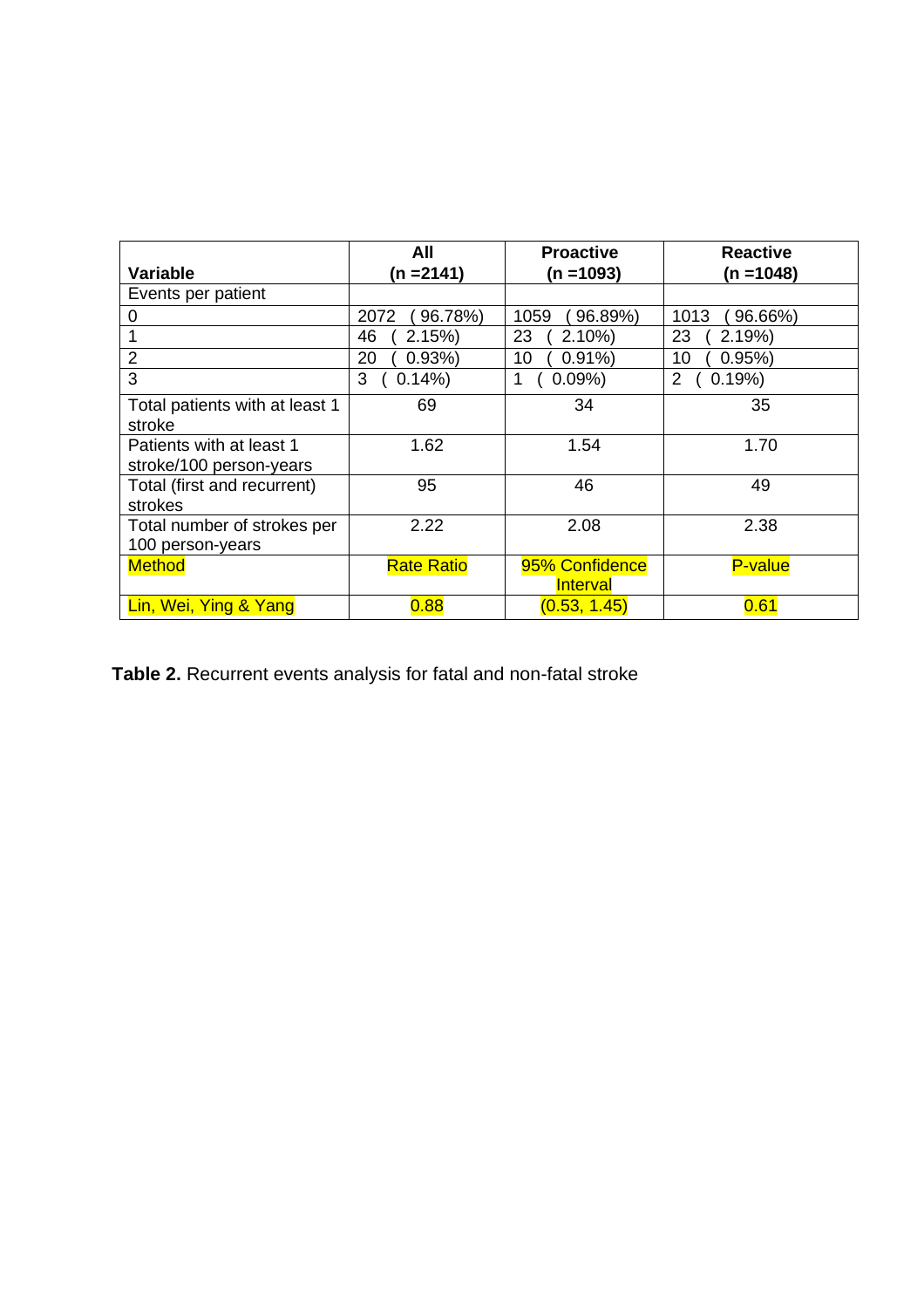| <b>Variable</b>                             | <b>HR (95% CI)</b> | р      | <b>HR (95% CI)</b> | р       |
|---------------------------------------------|--------------------|--------|--------------------|---------|
| Dialysis Vintage (per month)                | 0.87(0.54, 1.41)   | 0.58   |                    |         |
| Age (per 5 years)                           | 1.08(0.98, 1.19)   | 0.10   |                    |         |
| SBP (per 10 mmHg)                           | 1.18(1.07, 1.30)   | 0.0012 | 1.18(1.07, 1.30)   | 0.00090 |
| Diabetes (Yes/No)                           | 2.09(1.26, 3.47)   | 0.0042 | 2.08(1.25, 3.45)   | 0.0046  |
| Stroke (Yes/No)                             | 1.98(1.03, 3.78)   | 0.039  | 2.02(1.06, 3.85)   | 0.033   |
| AF (Yes/No)                                 | 0.78(0.28, 2.18)   | 0.63   |                    |         |
| Vascular access<br>(Graft:Fistula/Catheter) | 0.78(0.48, 1.25)   | 0.30   |                    |         |
| Treatment<br>(Proactive/Reactive)           | 0.89(0.48, 1.44)   | 0.64   |                    |         |
| Gender (female/male)                        | 2.11(1.31, 3.40)   | 0.0022 | 2.15(1.34, 3.45)   | 0.0016  |

**Table 3**: Baseline predictors of stroke excluding laboratory data and ESA dose in univariable (left) and multivariable models (right)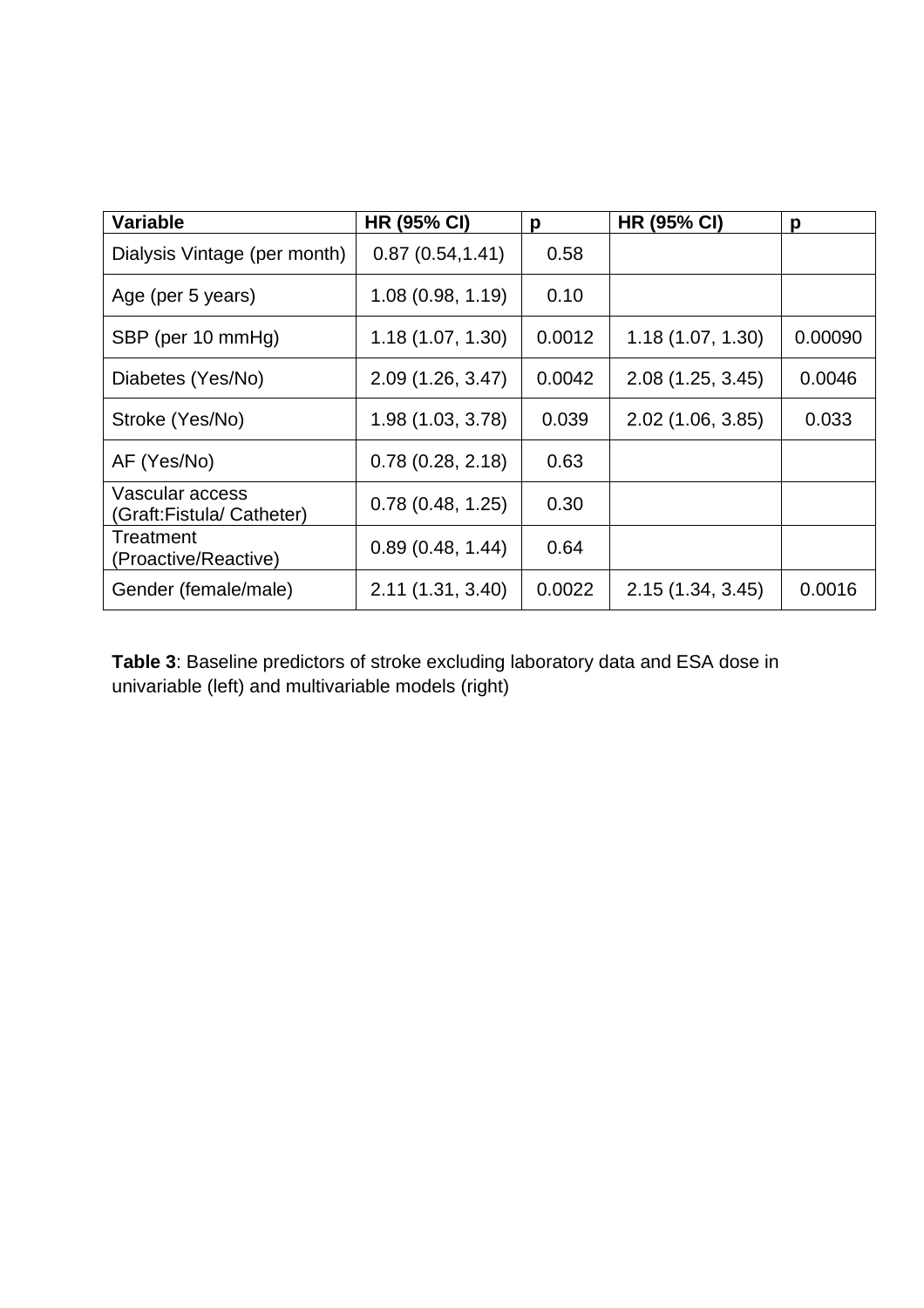| <b>Variable</b>           | <b>HR (95% CI)</b>  | p      | <b>HR (95% CI)</b> | р       |
|---------------------------|---------------------|--------|--------------------|---------|
| SBP (per 10 mmHg)         | 1.18(1.07, 1.30)    | 0.0010 | 1.18(1.07, 1.30)   | 0.00085 |
| Diabetes (Yes/No)         | 2.03 (1.22, 3.38)   | 0.0066 | 2.00(1.20, 3.34)   | 0.0075  |
| Stroke (Yes/No)           | 1.93(1.01, 3.68)    | 0.047  | 1.91(1.00, 3.65)   | 0.050   |
| Gender (female/male)      | 2.02 (1.25, 3.26)   | 0.0042 | 2.09(1.30, 3.37)   | 0.0024  |
| Loge(CRP) (per 1 unit)    | 1.47(1.14, 1.91)    | 0.0035 | 1.47(1.14, 1.90)   | 0.0032  |
| Albumin (per 10 units)    | $0.61$ (0.38, 0.97) | 0.037  | 0.57(0.36, 0.89)   | 0.014   |
| Hemoglobin (per 10 units) | 0.89(0.74, 1.06)    | 0.19   |                    |         |
| ESA (per 100 units)       | 1.00(0.998, 1.001)  | 0.31   |                    |         |

**Table 4:** Baseline predictors of stroke including laboratory data and ESA dose in univariable (left) and multivariable models (right)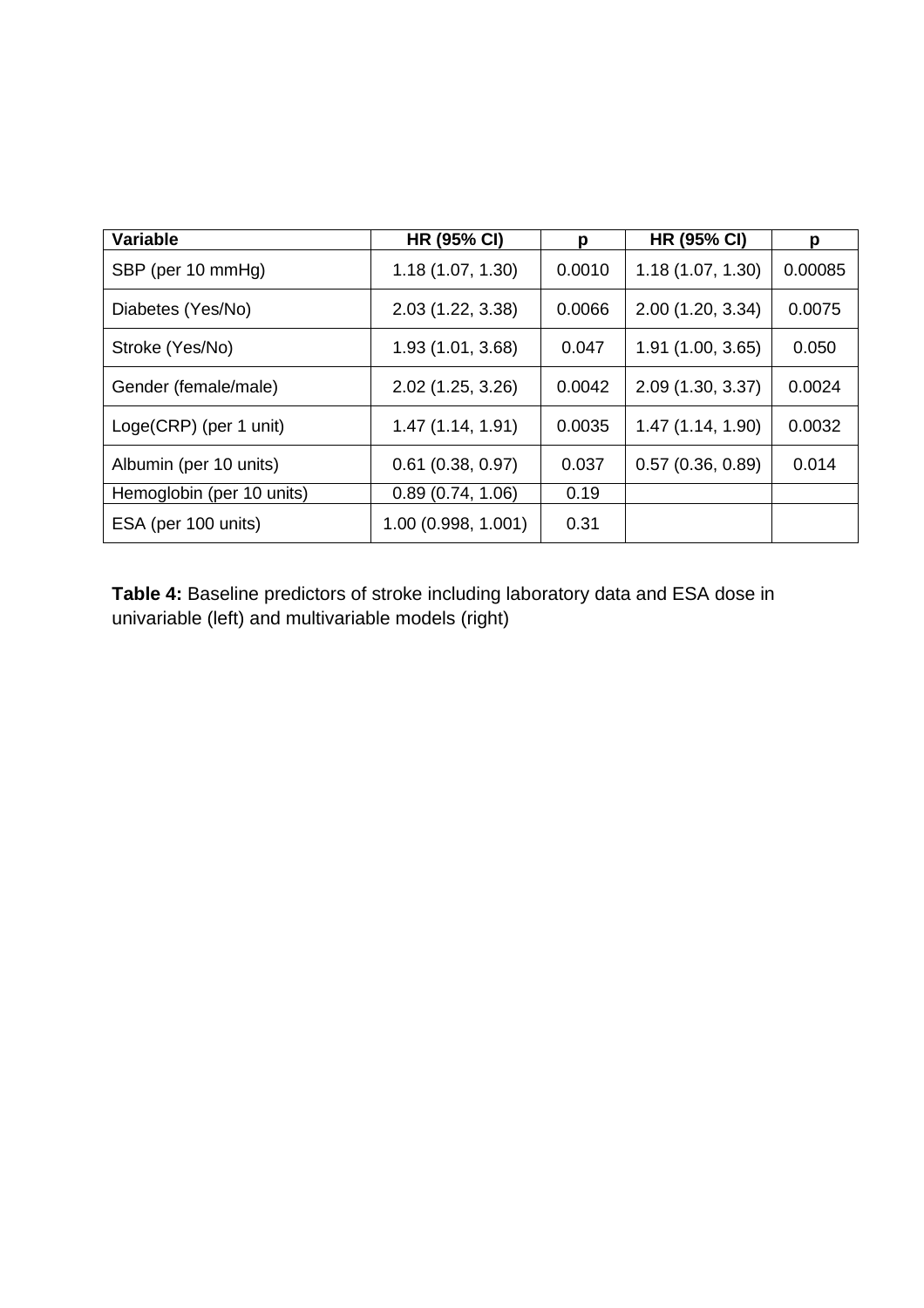| <b>Variable</b>                     | <b>HR (95% CI)</b>  | р       | <b>HR (95% CI)</b> | р       |
|-------------------------------------|---------------------|---------|--------------------|---------|
| SBP (per 10 mmHg)                   | 1.19(1.08, 1.31)    | 0.00060 | 1.18(1.08, 1.31)   | 0.00046 |
| Diabetes (Yes/No)                   | 1.96(1.18, 3.26)    | 0.0097  | 1.96(1.18, 3.26)   | 0.0093  |
| Stroke (Yes/No)                     | 1.98(1.03, 3.76)    | 0.040   | 1.98(1.04, 3.78)   | 0.038   |
| Gender (female/male)                | 2.14 (1.33, 3.45)   | 0.0018  | 2.15(1.34, 3.47)   | 0.0016  |
| **Log <sub>e</sub> CRP (per 1 unit) | 1.40(1.13, 1.73)    | 0.0014  | 1.42(1.15, 1.75)   | 0.0013  |
| **Albumin (per 10 units)            | $0.62$ (0.40, 0.95) | 0.029   | 0.59(0.38, 0.89)   | 0.013   |
| **Hemoglobin (per 10 units)         | 0.92(0.77, 1.10)    | 0.35    |                    |         |
| *ESA (per 100 units)                | 1.00(1.00, 1.00)    | 0.98    |                    |         |
| *IV iron dose (per 100 units)       | 0.97(0.81, 1.15)    | 0.71    |                    |         |

\*\*Time varying covariate = most recent previous level

\*Time varying covariate = average of previous levels

**Table 5:** Baseline and time varying laboratory, ESA dose and IV iron dose predictors of stroke dose in univariable (left) and multivariable models (right)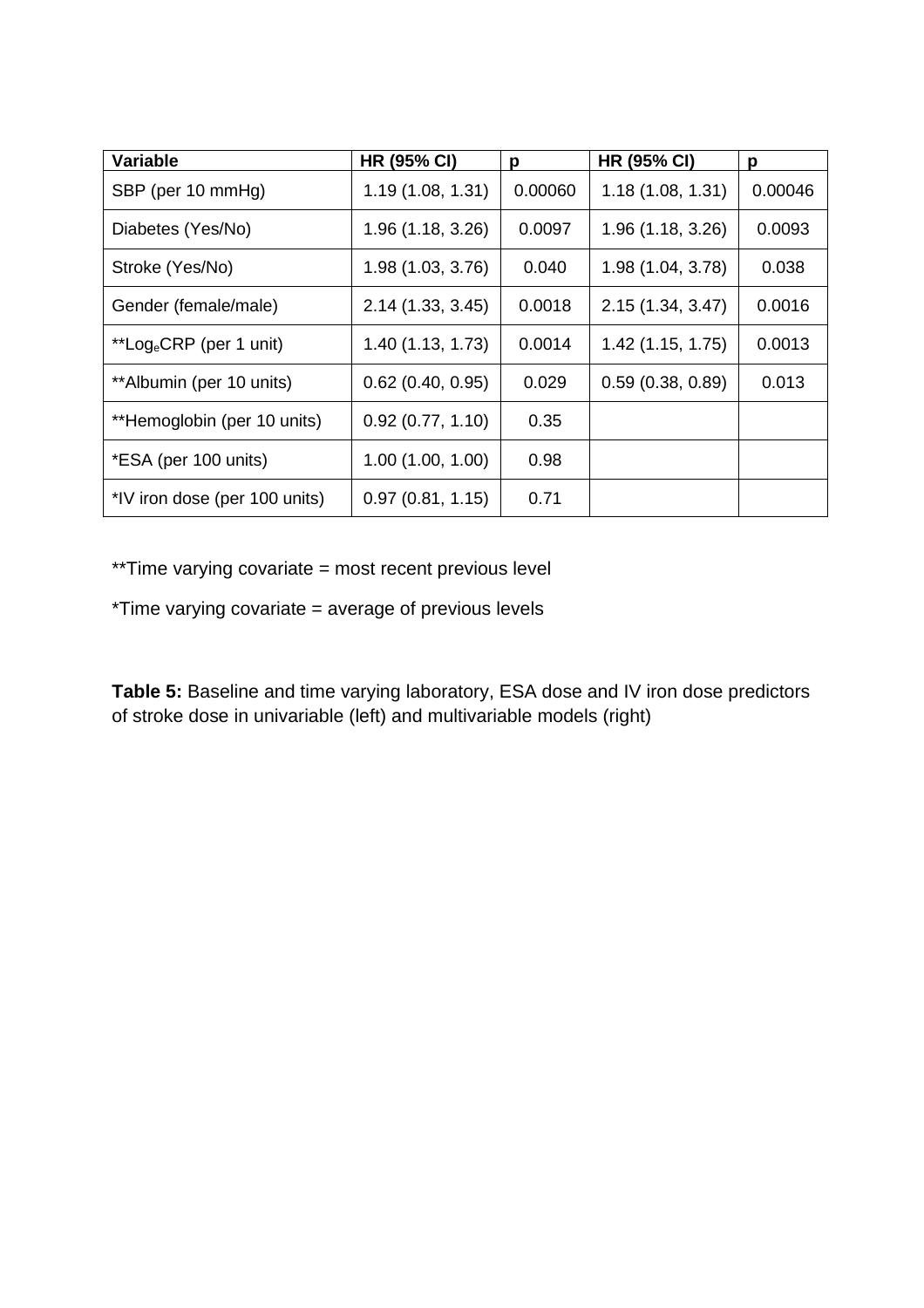

**Figure 1** Cumulative incidence of stroke in the proactive (blue) and reactive (red) treatment groups.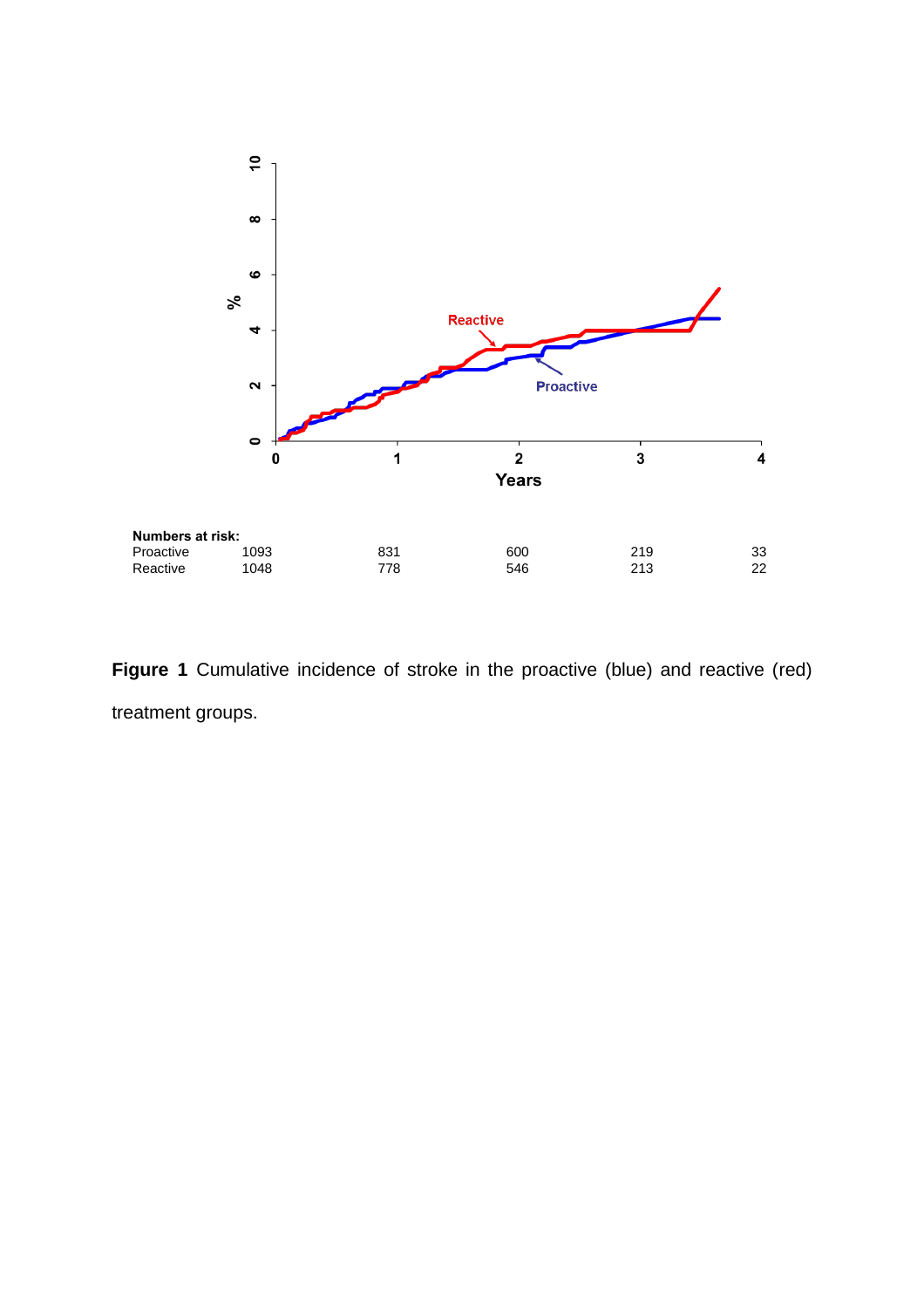

**Figure 2** Cumulative mortality following a first stroke event

#### **References**

- 1. Findlay, MD, Thomson, PC, Fulton, RL, Solbu, MD, Jardine, AG, Patel, RK, Stevens, KK, Geddes, CC, Dawson, J, Mark, PB: Risk Factors of Ischemic Stroke and Subsequent Outcome in Patients Receiving Hemodialysis. *Stroke,* 46**:** 2477-2481, 2015.
- 2. Seliger, SL, Gillen, DL, Longstreth, WT, Jr., Kestenbaum, B, Stehman-Breen, CO: Elevated risk of stroke among patients with end-stage renal disease. *Kidney Int,* 64**:** 603-609, 2003.
- 3. Power, A: Stroke in dialysis and chronic kidney disease. *Blood Purif,* 36**:** 179-183, 2013.
- 4. Kelly, DM, Rothwell, PM: Prevention and treatment of stroke in patients with chronic kidney disease: an overview of evidence and current guidelines. *Kidney Int,* 97**:** 266-278, 2020.
- 5. Singh, AK, Szczech, L, Tang, KL, Barnhart, H, Sapp, S, Wolfson, M, Reddan, D, Investigators, C: Correction of anemia with epoetin alfa in chronic kidney disease. *N Engl J Med,* 355**:** 2085- 2098, 2006.
- 6. Besarab, A, Bolton, WK, Browne, JK, Egrie, JC, Nissenson, AR, Okamoto, DM, Schwab, SJ, Goodkin, DA: The effects of normal as compared with low hematocrit values in patients with cardiac disease who are receiving hemodialysis and epoetin. *N Engl J Med,* 339**:** 584-590, 1998.
- 7. Drueke, TB, Locatelli, F, Clyne, N, Eckardt, KU, Macdougall, IC, Tsakiris, D, Burger, HU, Scherhag, A, Investigators, C: Normalization of hemoglobin level in patients with chronic kidney disease and anemia. *N Engl J Med,* 355**:** 2071-2084, 2006.
- 8. Pfeffer, MA, Burdmann, EA, Chen, CY, Cooper, ME, de Zeeuw, D, Eckardt, KU, Feyzi, JM, Ivanovich, P, Kewalramani, R, Levey, AS, Lewis, EF, McGill, JB, McMurray, JJ, Parfrey, P, Parving, HH,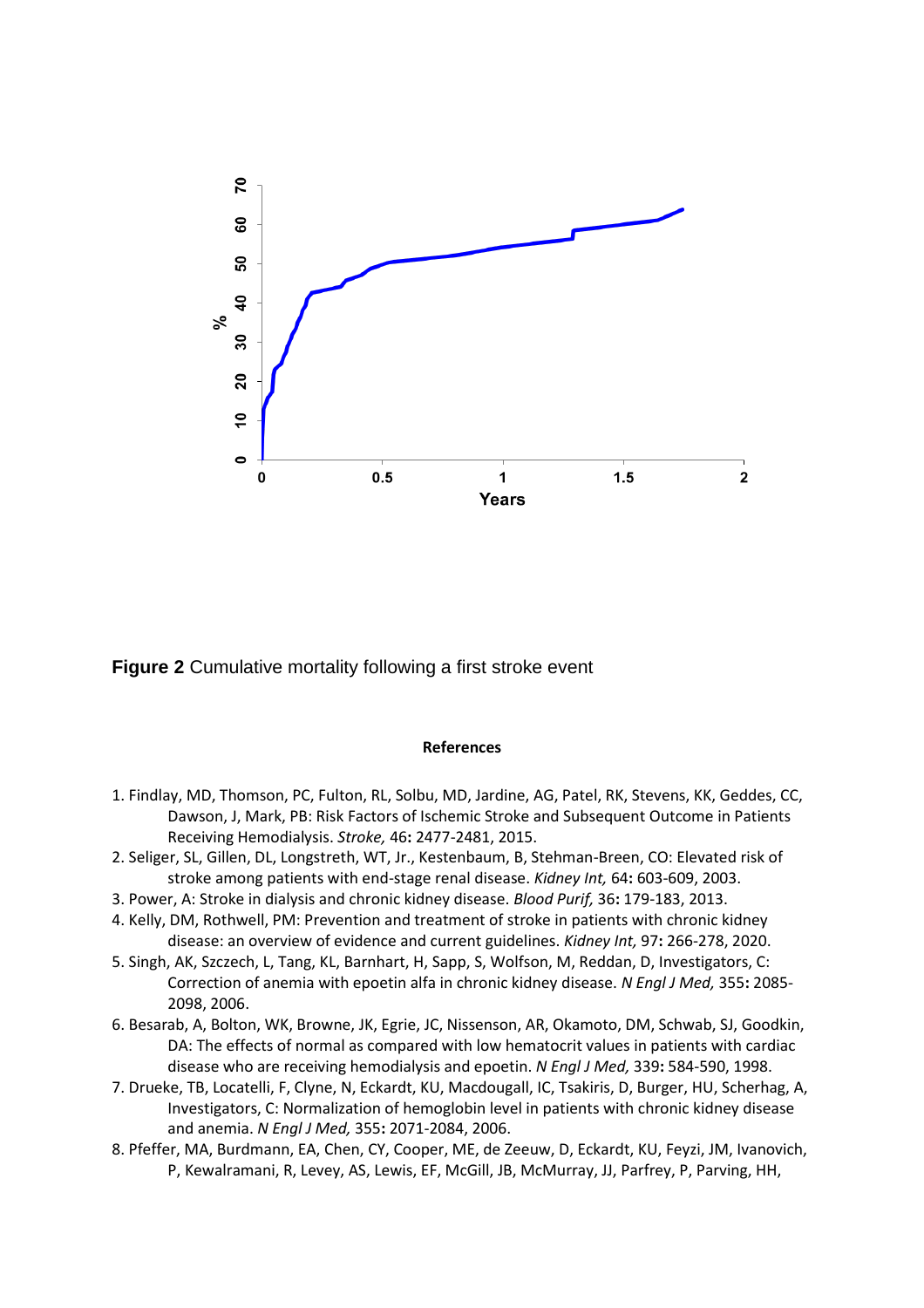Remuzzi, G, Singh, AK, Solomon, SD, Toto, R, Investigators, T: A trial of darbepoetin alfa in type 2 diabetes and chronic kidney disease. *N Engl J Med,* 361**:** 2019-2032, 2009.

- 9. Swedberg, K, Young, JB, Anand, IS, Cheng, S, Desai, AS, Diaz, R, Maggioni, AP, McMurray, JJ, O'Connor, C, Pfeffer, MA, Solomon, SD, Sun, Y, Tendera, M, van Veldhuisen, DJ, Committees, R-H, Investigators, R-H: Treatment of anemia with darbepoetin alfa in systolic heart failure. *N Engl J Med,* 368**:** 1210-1219, 2013.
- 10. Skali, H, Parving, HH, Parfrey, PS, Burdmann, EA, Lewis, EF, Ivanovich, P, Keithi-Reddy, SR, McGill, JB, McMurray, JJ, Singh, AK, Solomon, SD, Uno, H, Pfeffer, MA, Investigators, T: Stroke in patients with type 2 diabetes mellitus, chronic kidney disease, and anemia treated with Darbepoetin Alfa: the trial to reduce cardiovascular events with Aranesp therapy (TREAT) experience. *Circulation,* 124**:** 2903-2908, 2011.
- 11. Macdougall, IC, White, C, Anker, SD, Bhandari, S, Farrington, K, Kalra, PA, McMurray, JJV, Murray, H, Steenkamp, R, Tomson, CRV, Wheeler, DC, Winearls, CG, Ford, I, on behalf of the, PTi: Randomized Trial Comparing Proactive, High-Dose versus Reactive, Low-Dose Intravenous Iron Supplementation in Hemodialysis (PIVOTAL): Study Design and Baseline Data. *Am J Nephrol,* 48**:** 260-268, 2018.
- 12. Macdougall, IC, White, C, Anker, SD, Bhandari, S, Farrington, K, Kalra, PA, McMurray, JJV, Murray, H, Tomson, CRV, Wheeler, DC, Winearls, CG, Ford, I, Investigators, P, Committees: Intravenous Iron in Patients Undergoing Maintenance Hemodialysis. *N Engl J Med,* 380**:** 447- 458, 2019.
- 13. Lin, DY, Wei, LJ, Yang, I, Ying, Z: Semiparametric regression for the mean and rate functions of recurrent events. *Journal of the Royal Statistical Society: Series B (Statistical Methodology),* 62**:** 711-730, 2000.
- 14. Findlay, M, MacIsaac, R, MacLeod, MJ, Metcalfe, W, Traynor, JP, Dawson, J, Mark, PB: Renal replacement modality and stroke risk in end-stage renal disease-a national registry study. *Nephrol Dial Transplant,* 33**:** 1564-1571, 2018.
- 15. O'Donnell, MJ, Xavier, D, Liu, L, Zhang, H, Chin, SL, Rao-Melacini, P, Rangarajan, S, Islam, S, Pais, P, McQueen, MJ, Mondo, C, Damasceno, A, Lopez-Jaramillo, P, Hankey, GJ, Dans, AL, Yusoff, K, Truelsen, T, Diener, HC, Sacco, RL, Ryglewicz, D, Czlonkowska, A, Weimar, C, Wang, X, Yusuf, S, investigators, I: Risk factors for ischaemic and intracerebral haemorrhagic stroke in 22 countries (the INTERSTROKE study): a case-control study. *Lancet,* 376**:** 112-123, 2010.
- 16. Kalantar-Zadeh, K, Kopple, JD, Humphreys, MH, Block, G: Comparing outcome predictability of markers of malnutrition-inflammation complex syndrome in haemodialysis patients. *Nephrol Dial Transplant,* 19**:** 1507-1519, 2004.
- 17. Stenvinkel, P, Heimburger, O, Paultre, F, Diczfalusy, U, Wang, T, Berglund, L, Jogestrand, T: Strong association between malnutrition, inflammation, and atherosclerosis in chronic renal failure. *Kidney Int,* 55**:** 1899-1911, 1999.
- 18. Wanner, C, Krane, V, Marz, W, Olschewski, M, Mann, JF, Ruf, G, Ritz, E, German, D, Dialysis Study, I: Atorvastatin in patients with type 2 diabetes mellitus undergoing hemodialysis. *N Engl J Med,* 353**:** 238-248, 2005.
- 19. Fellstrom, BC, Jardine, AG, Schmieder, RE, Holdaas, H, Bannister, K, Beutler, J, Chae, DW, Chevaile, A, Cobbe, SM, Gronhagen-Riska, C, De Lima, JJ, Lins, R, Mayer, G, McMahon, AW, Parving, HH, Remuzzi, G, Samuelsson, O, Sonkodi, S, Sci, D, Suleymanlar, G, Tsakiris, D, Tesar, V, Todorov, V, Wiecek, A, Wuthrich, RP, Gottlow, M, Johnsson, E, Zannad, F, Group, AS: Rosuvastatin and cardiovascular events in patients undergoing hemodialysis. *N Engl J Med,* 360**:** 1395-1407, 2009.
- 20. Findlay, MD, Dawson, J, MacIsaac, R, Jardine, AG, MacLeod, MJ, Metcalfe, W, Traynor, JP, Mark, PB: Inequality in Care and Differences in Outcome Following Stroke in People With ESRD. *Kidney Int Rep,* 3**:** 1064-1076, 2018.
- 21. Wetmore, JB, Phadnis, MA, Ellerbeck, EF, Shireman, TI, Rigler, SK, Mahnken, JD: Relationship between stroke and mortality in dialysis patients. *Clin J Am Soc Nephrol,* 10**:** 80-89, 2015.